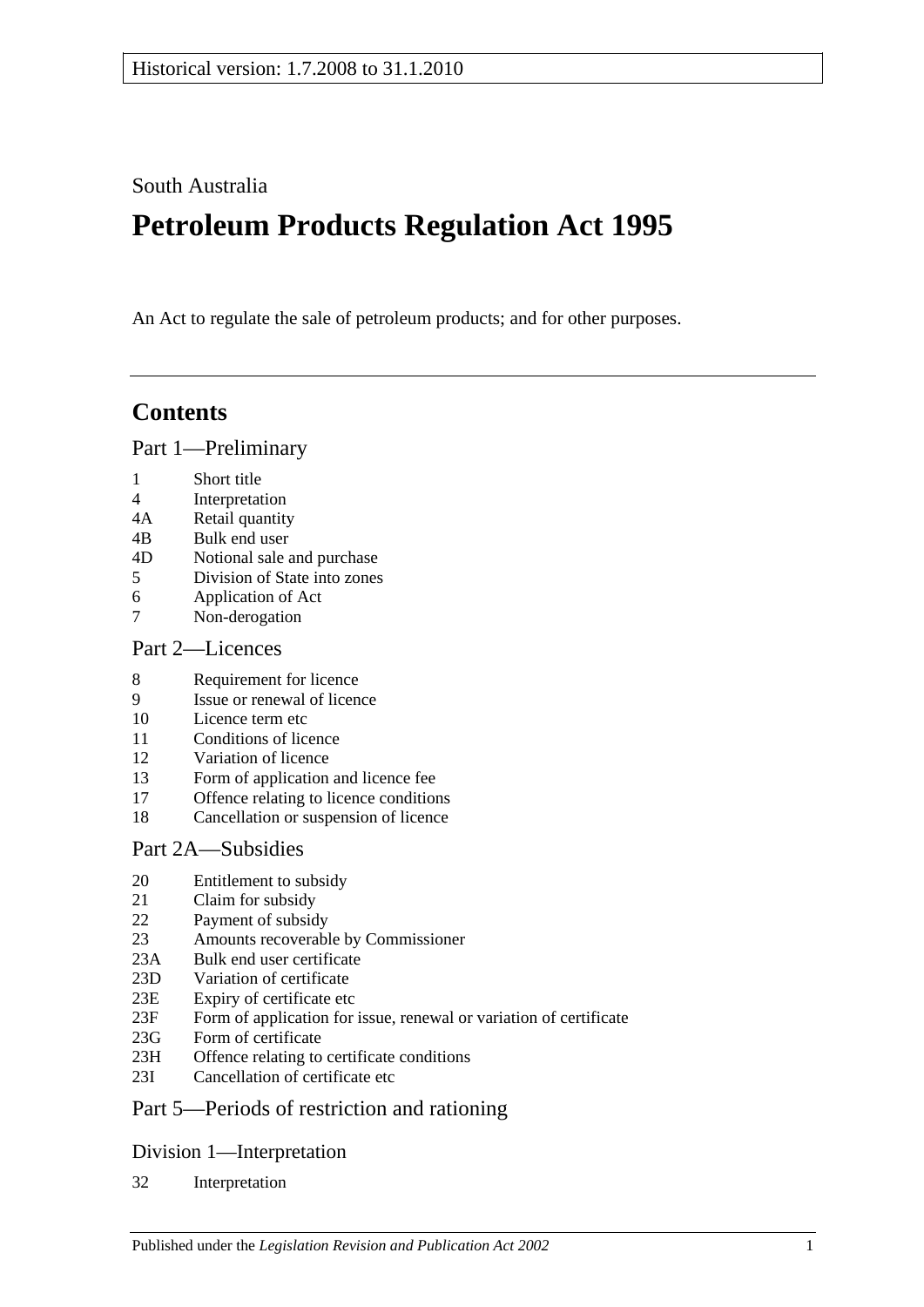#### [Division 2—Declaration of periods of restriction and rationing](#page-12-0)

[Declaration of periods of restriction and rationing](#page-12-1)

[Division 3—Controls during](#page-12-2) periods of restriction

[Controls during periods of restriction](#page-12-3)

[Division 4—Controls during rationing periods](#page-13-0)

- [Controls during rationing periods](#page-13-1)
- [Permits](#page-14-0)

#### [Division 5—Limit on proceedings against Minister](#page-14-1)

[Limit on proceedings against Minister](#page-14-2)

#### [Division 6—Conservation of petroleum products](#page-14-3)

- [Publication of desirable principles for conserving petroleum](#page-14-4)
- [Special consideration to be given to those living in country areas](#page-15-0)

#### [Part 8—Authorised officers](#page-15-1)

- [Appointment of authorised officers](#page-15-2)
- [Identification of authorised officers](#page-15-3)
- [Powers of authorised officers](#page-15-4)<br>45 Offence to hinder etc authoris
- [Offence to hinder etc authorised officers](#page-16-0)
- [Self-incrimination](#page-17-0)

#### [Part 9—Appeals](#page-17-1)

[Appeals](#page-17-2)

[Part 11—Miscellaneous](#page-18-0)

- [Delegation](#page-18-1)
- [Register](#page-19-0)
- [Particulars of dealings with petroleum products](#page-19-1)<br>52 Records to be kept of bulk transport of petroleum
- [Records to be kept of bulk transport of petroleum products](#page-19-2)
- [Records to be kept](#page-20-0)
- 53A [Falsely claiming to hold licence, certificate or permit etc](#page-20-1)
- [False or misleading information](#page-20-2)
- [Statutory declarations](#page-20-3)
- [Confidentiality](#page-21-0)
- [General defence](#page-22-0)
- [Immunity from personal liability](#page-22-1)
- [Offences by bodies corporate](#page-22-2)
- [Continuing offence](#page-22-3)
- [Prosecutions](#page-22-4)
- [Evidence](#page-23-0)
- [Service](#page-23-1)
- [Regulations](#page-24-0)

#### [Legislative history](#page-25-0)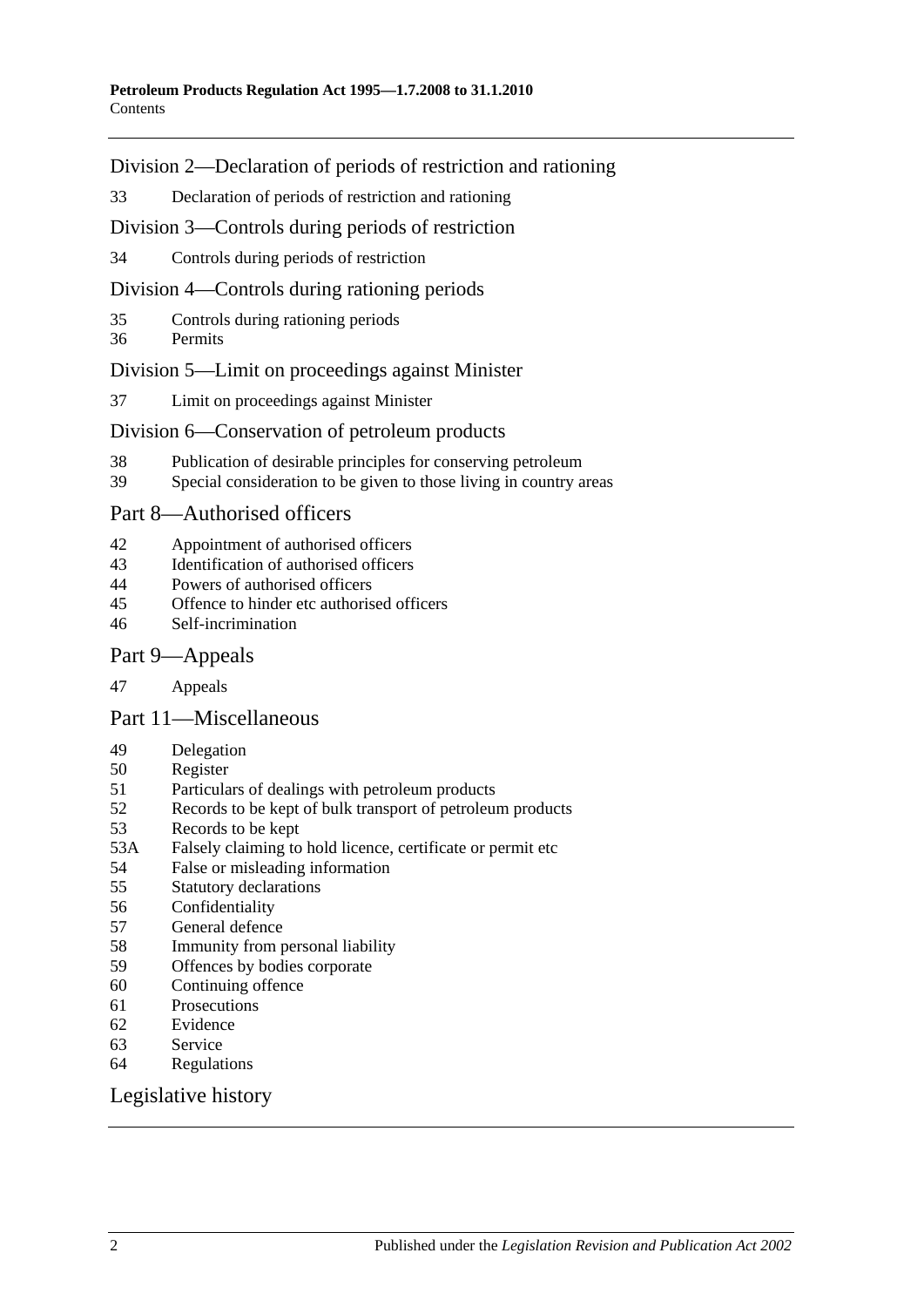#### <span id="page-2-0"></span>**The Parliament of South Australia enacts as follows:**

## **Part 1—Preliminary**

#### <span id="page-2-1"></span>**1—Short title**

This Act may be cited as the *Petroleum Products Regulation Act 1995*.

#### <span id="page-2-2"></span>**4—Interpretation**

(1) In this Act, unless the contrary intention appears—

*authorised officer* means an authorised officer under [Part 8;](#page-15-1)

*bulk end user certificate* or *certificate* means a bulk end user certificate under [Part](#page-7-3) 2A:

*Commissioner* means the person for the time being holding or acting in the position of the Commissioner of State Taxation or a position of Deputy Commissioner of State Taxation and any other person performing any of the duties or functions of the Commissioner of State Taxation or a Deputy Commissioner of State Taxation;

*Commonwealth customs duty* means customs duty on petroleum products payable under the *Customs Tariff Act 1995* of the Commonwealth, or other legislation of the Commonwealth prescribed under this Act;

*Commonwealth excise duty* means excise duty on petroleum products payable under the *Excise Tariff Act 1921* of the Commonwealth, or other legislation of the Commonwealth prescribed under this Act;

*condition*, in relation to a licence, certificate or permit, includes a limitation or restriction;

*contravention* includes failure to comply with a requirement;

*corresponding law* means a law of another State, or of a Territory, of the Commonwealth declared by regulation to be a corresponding law for the purposes of this Act;

*diesel fuel* means a petroleum or shale product used or capable of being used in propelling a diesel engined road vehicle, but does not include a prescribed substance;

*eligible petroleum products* means petroleum products on which Commonwealth customs or excise duty has been paid or is payable but does not include petroleum products prepared by mixture of a petroleum product on which such duty has been paid or is payable with a petroleum product on which such duty has not been paid nor is payable;

*licence* means a licence under [Part 2;](#page-5-4)

*licensee* means the holder of a licence under [Part 2;](#page-5-4)

*liquefied petroleum gas* means a hydrocarbon fluid composed predominantly of any of the following hydrocarbons or mixtures of all or any of them:

- (a) propane  $(C_3H_8)$ ;
- (b) propylene  $(C_3H_6)$ ;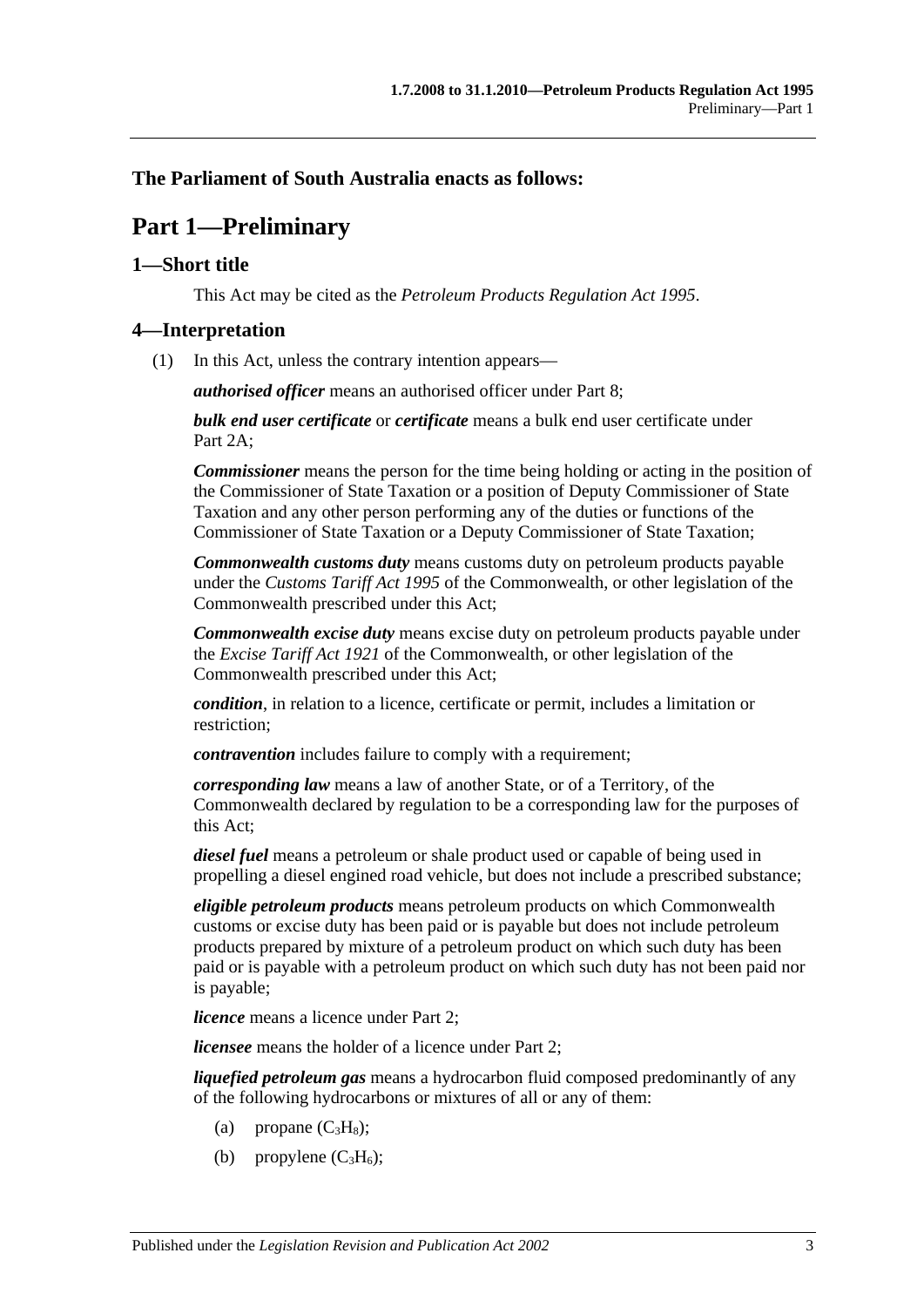- (c) butane  $(C_4H_{10})$ ;
- (d) butylene  $(C_4H_8)$ ;

*motor spirit* means petrol or other petroleum or shale spirit having a closed-cup flash point of less than 23° Celsius when tested by the Abel method as set out in Part 1 of Australian Standard 2106 "Determination of the Flash Point of Flammable Liquids (Closed Cup)", but does not include—

- (a) solvents; or
- (b) special boiling point spirits; or
- (c) liquefied petroleum gas; or
- (d) any prescribed substance;

*period of restriction* means a period declared by proclamation under [Part 5](#page-11-3) to be a period of restriction (whether or not it is also a rationing period);

*permit* means a permit under [Part 5;](#page-11-3)

*permit holder* means a person to whom a permit is issued under [Part 5;](#page-11-3)

#### *petroleum product* means—

- (a) motor spirit; or
- (b) diesel fuel; or
- (c) liquefied petroleum gas; or
- (d) any other substance declared by regulation to be a petroleum product;

*premises* includes any place or vehicle;

*rationed petroleum product* means a petroleum product of a kind declared by proclamation under [Part 5](#page-11-3) to be rationed petroleum products;

*rationing period* means a period of restriction declared by proclamation under [Part 5](#page-11-3) to be a rationing period;

*record* includes any book, document or writing and any other source of information compiled, recorded or stored by computer, microfilm or other process, or in any other manner or by any other means;

*retail licence* means a licence under [Part 2](#page-5-4) that authorises retail sales of petroleum products;

*retail sale* means a sale in a retail quantity for the purposes of use or consumption, and its correlatives and derivatives have corresponding meanings;

*unleaded petrol* means petrol that—

- (a) does not contain more than 0.013 grams of lead; and
- (b) does not contain more than 0.0013 grams of phosphorus,

per litre;

*vehicle* includes any kind of aircraft or vessel;

*vending machine* means a machine constructed to dispense petroleum products on the insertion into the machine of money or a token, card, disk or other object;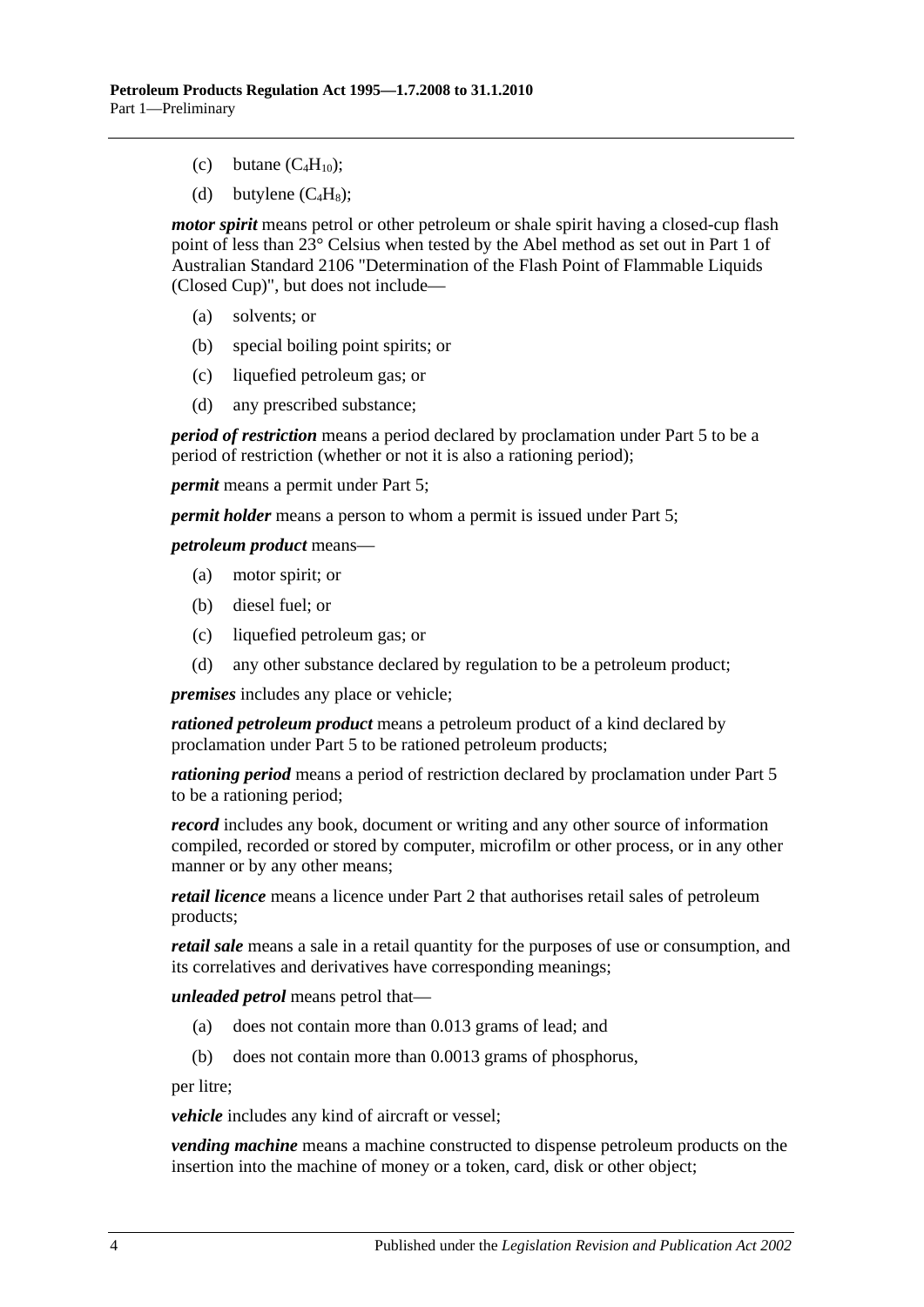*wholesale* means a sale other than a retail sale;

*wholesale licence* means a licence under [Part 2](#page-5-4) that authorises the sale of petroleum products by wholesale.

- (2) In this Act, a reference to a Commonwealth Act includes a reference to—
	- (a) that Commonwealth Act as amended and in force for the time being; and
	- (b) an Act enacted in substitution for that Act.

#### <span id="page-4-0"></span>**4A—Retail quantity**

- (1) Subject to this section, for the purposes of this Act *retail quantity* in relation to petroleum products means a quantity not exceeding 3 000 litres or, if some other quantity is prescribed by regulation, that quantity.
- (2) However, a quantity of petroleum products is not a retail quantity unless it is delivered at a fixed site by a metered pump into—
	- (a) a running tank of a vehicle; or
	- (b) a container that has a capacity of less than 250 litres.
- (3) The regulations may prescribe different quantities for different types of petroleum products.

#### <span id="page-4-2"></span><span id="page-4-1"></span>**4B—Bulk end user**

- (1) For the purposes of this Act, a person is a *bulk end user* of petroleum products to the extent that petroleum products purchased by the person otherwise than in a retail quantity are used by that person.
- <span id="page-4-4"></span><span id="page-4-3"></span>(2) For the purposes of [subsection](#page-4-2) (1), petroleum products are to be taken to be used by a person if—
	- (a) the products are required for an enterprise being carried on by the person and as part of the enterprise are sold in retail quantities to, or are used by, an independent contractor, joint venturer or partner of the person; and
	- (b) on delivery to the person the products do not require transportation before use by the independent contractor, joint venturer or partner; and
	- (c) the products are supplied by the person to the independent contractor, joint venturer or partner in retail quantities.
- <span id="page-4-5"></span>(3) Subject to [subsection](#page-4-3) (2), for the purposes of [subsection](#page-4-2) (1), the regulations may prescribe circumstances in which petroleum products are, or are not, to be taken to be used by a person.
- (4) Subject to [subsection](#page-4-3) (2) and the regulations, for the purposes of [subsection](#page-4-2) (1), petroleum products are not to be taken to be used by a person if they are sold by the person.
- (5) For the purposes of this Act, a person sells petroleum products as a bulk end user if the person sells petroleum products as referred to in [subsection](#page-4-4)  $(2)(a)$  or in a regulation made under [subsection](#page-4-5) (3) for the purposes of [subsection](#page-4-2) (1).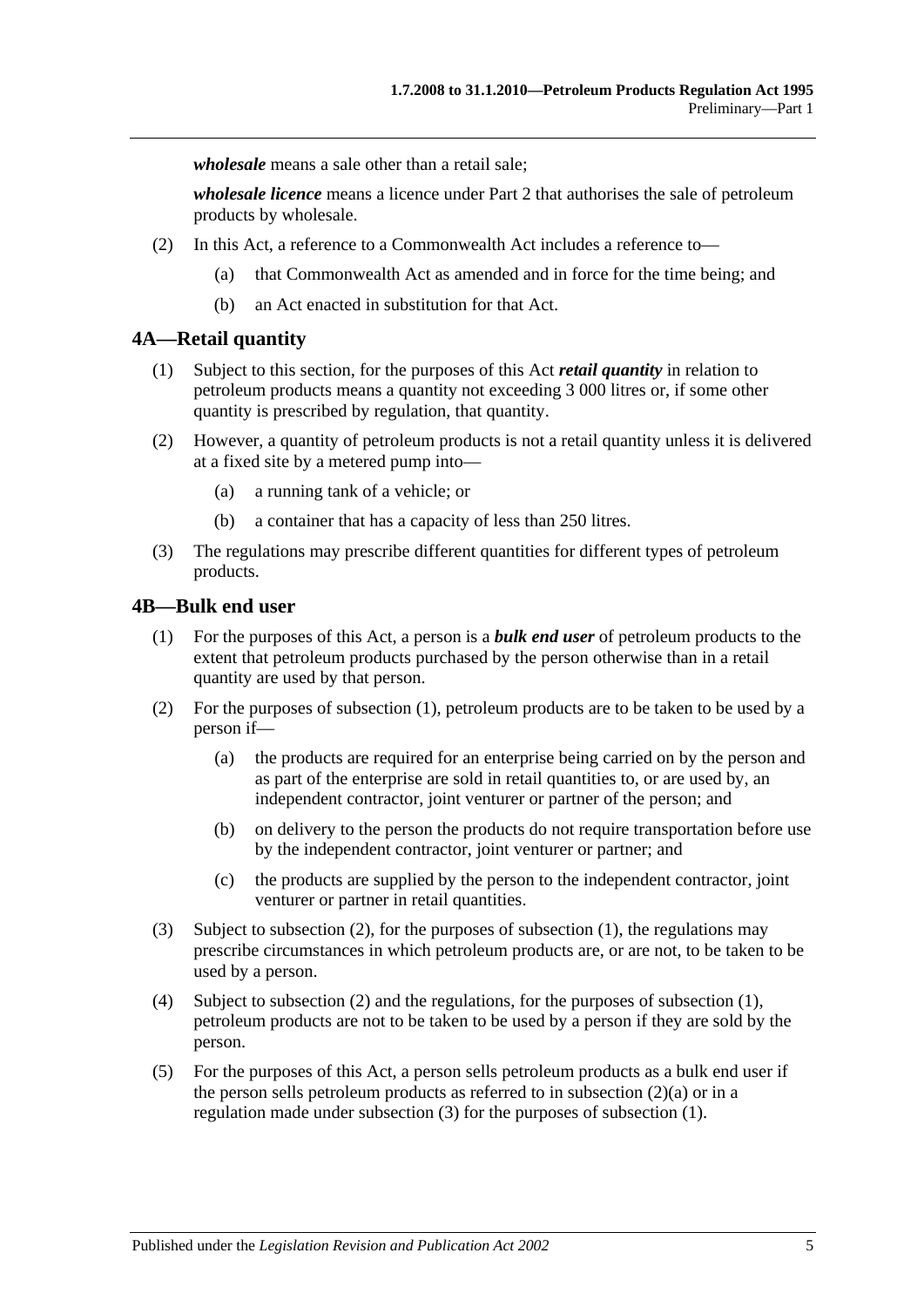#### <span id="page-5-0"></span>**4D—Notional sale and purchase**

The regulations may declare that, for the purposes of a specified provision of this Act, a sale and purchase of petroleum products is to be taken to occur in specified circumstances where petroleum products are delivered or allocated for sale or consumption.

#### <span id="page-5-1"></span>**5—Division of State into zones**

- (1) Subject to [subsection](#page-5-7) (2), the State is divided into zones as follows:
	- (a) zone 1 is that part of the mainland of the State that lies within a radius of 50 kilometres from the General Post Office at Adelaide; and
	- (b) zone 2 is that part of the mainland of the State (excluding Yorke Peninsula) that lies outside zone 1 but within a radius of 100 kilometres from the General Post Office at Adelaide; and
	- (c) zone 3 consists of all parts of the State outside zones 1 and 2.
- <span id="page-5-7"></span>(2) The Governor may, if satisfied that it is necessary to do so in order to achieve equity between vendors of petroleum products, make a regulation varying the boundaries of a zone to such extent as may be necessary for that purpose.

#### <span id="page-5-2"></span>**6—Application of Act**

- (1) The Minister may, by notice published in the Gazette—
	- (a) exempt a class of persons or petroleum products from the application of this Act or a specified provision of this Act unconditionally or subject to specified conditions; and
	- (b) vary or revoke a notice under this subsection.
- (2) The Minister may, by notice in writing to a person—
	- (a) exempt the person from the application of this Act or a specified provision of this Act unconditionally or subject to specified conditions; and
	- (b) vary or revoke a notice under this subsection.

#### <span id="page-5-3"></span>**7—Non-derogation**

(1) The provisions of this Act are in addition to and do not derogate from the provisions of any other Act.

## <span id="page-5-4"></span>**Part 2—Licences**

#### <span id="page-5-5"></span>**8—Requirement for licence**

A person must not, other than as a bulk end user, sell petroleum products by retail sale or wholesale unless authorised to do so under a licence. Maximum penalty: \$10 000.

#### <span id="page-5-6"></span>**9—Issue or renewal of licence**

(1) The Minister may, on application by a person, issue or renew, or refuse to issue or renew, a licence under this Act.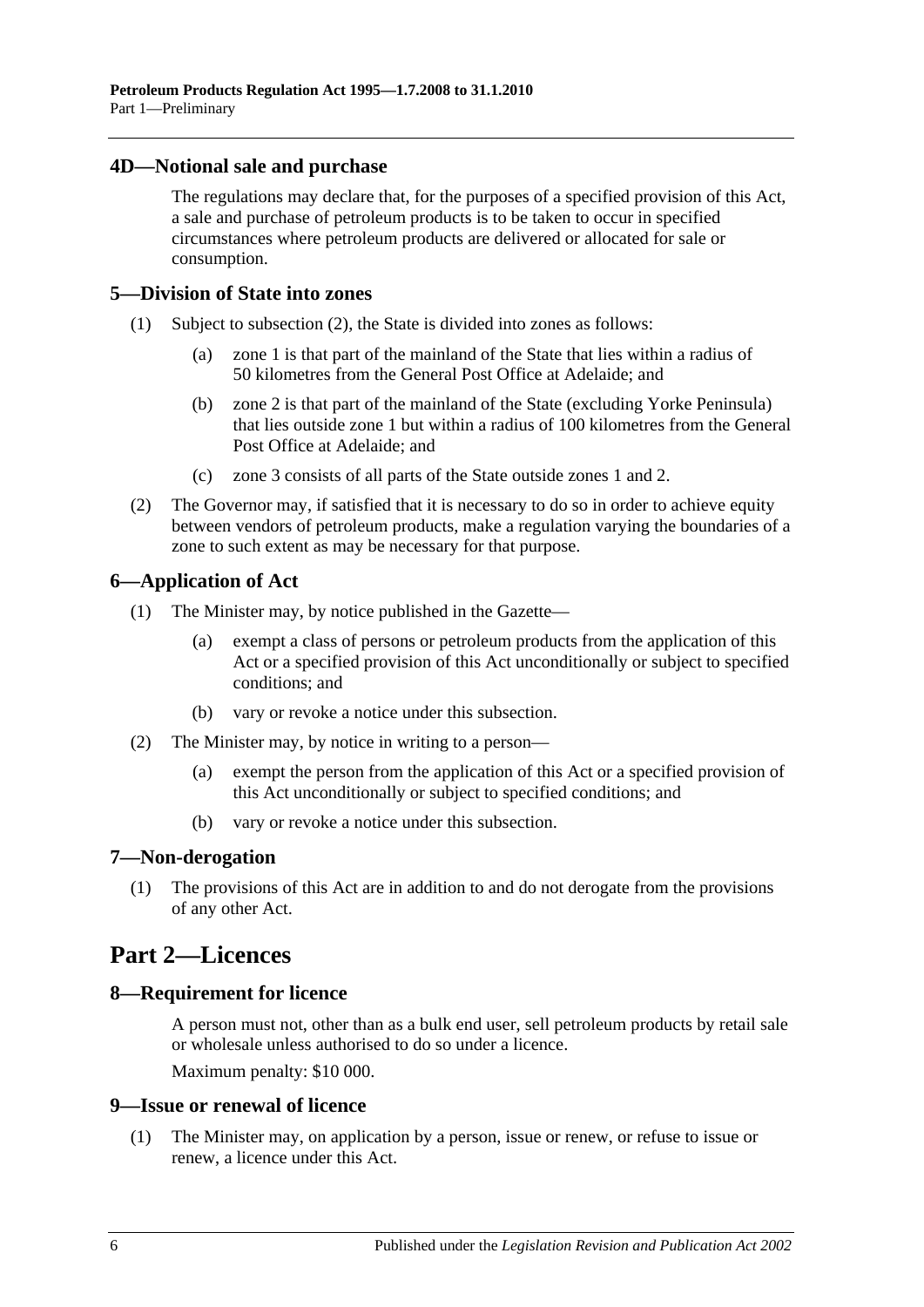(3) The Minister may, if he or she thinks fit, renew a licence despite the fact that application for renewal of the licence was made after the end of the previous term of the licence.

#### <span id="page-6-0"></span>**10—Licence term etc**

- (2) Subject to this Act, a licence expires on the second anniversary of the date of its issue and may be renewed on application for successive terms of 2 years.
- (3) A licence has effect, on issue or renewal, from the date specified in the licence for that purpose which may be earlier than the date of application for the issue or renewal of the licence.
- (4) The holder of a licence may, at any time, by notice in writing to the Minister, surrender the licence, at which time the licence ceases to have effect.
- (5) A licence is not transferable except by way of variation of the licence under [section](#page-6-2) 12.

#### <span id="page-6-3"></span><span id="page-6-1"></span>**11—Conditions of licence**

- (1) The Minister may fix conditions of a licence.
- (2) Without limiting [subsection](#page-6-3) (1), licence conditions may include the following:
	- (f) conditions limiting the premises that may be used under the licence;
	- (g) conditions limiting sales of petroleum products that may be authorised by the licence;
	- (ga) conditions regulating the price at which eligible petroleum products may be sold pursuant to a licence, being conditions imposed for the purpose of ensuring that the licensee does not recover from the purchaser (whether directly or indirectly) that part of the sale price of a quantity of eligible petroleum products that is an amount equal to the subsidy paid or payable under this Act in respect of that quantity for that sale;
	- (gb) conditions as to the terms that any contract for the sale of eligible petroleum products entered into between a licensee who is a manufacturer or importer of petroleum products and any purchaser must contain in relation to the time of payment for that component of the sale price of the petroleum products that is referable to the Commonwealth excise or customs duty paid or payable by the manufacturer or importer, as the case may be;
	- (h) conditions requiring the keeping of records and the provision of information;
	- (i) conditions authorised or fixed by [Part 5](#page-11-3) or the regulations.

#### <span id="page-6-4"></span><span id="page-6-2"></span>**12—Variation of licence**

- (1) The Minister may, on application or at the Minister's own initiative, substitute, add, remove or vary a condition of a licence or otherwise vary a licence.
- (2) Without limiting [subsection](#page-6-4) (1)—
	- (a) the Minister may vary a licence by substituting another person as the licensee;
	- (b) the Minister may vary a licence on the Minister's own initiative if satisfied that the licensee has contravened or failed to comply with this Act or that other sufficient cause exists.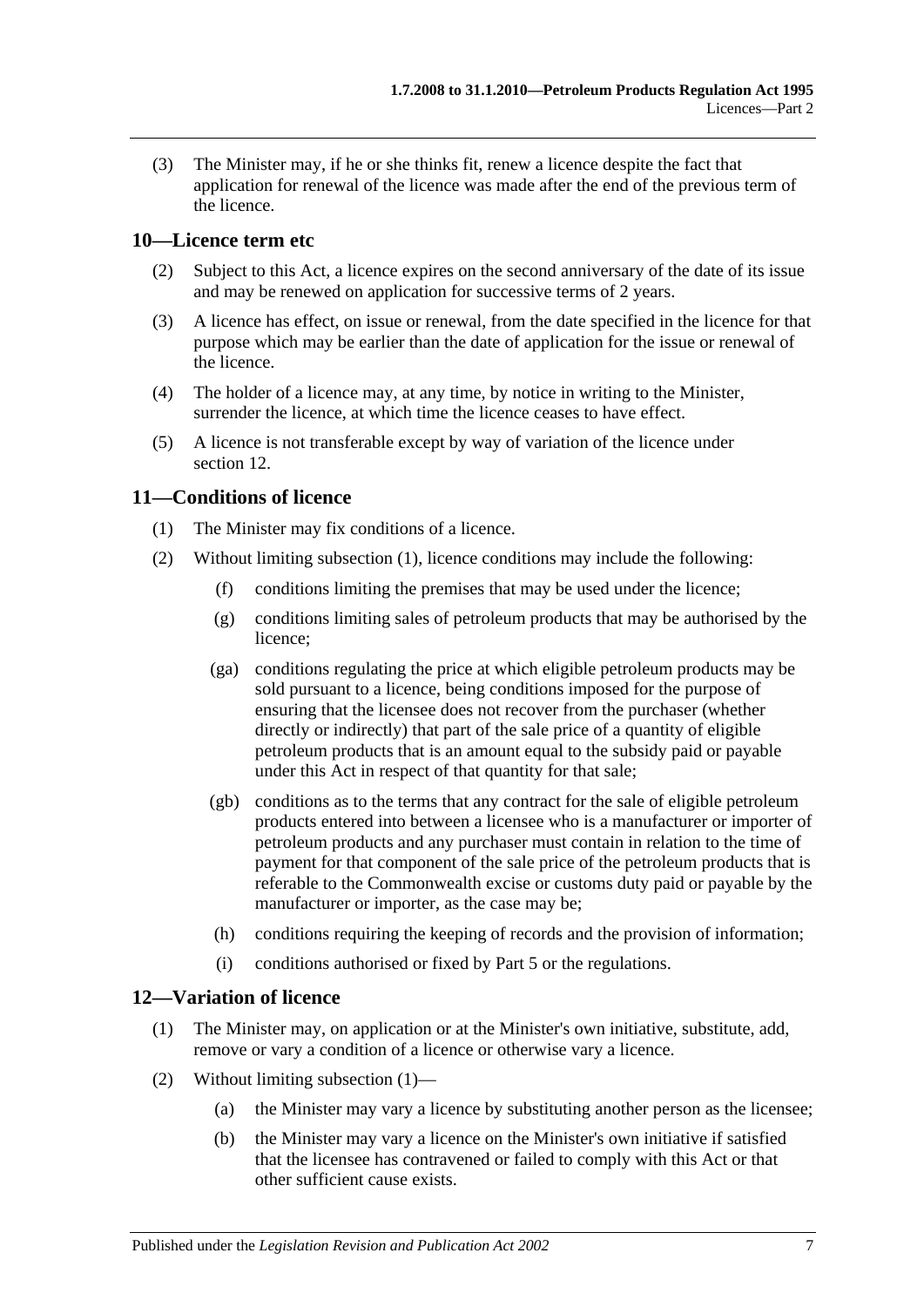- (3) A licence may be varied—
	- (a) by endorsement of the licence; or
	- (b) by notice in writing to the licensee; or
	- (c) by a notice published under [Part 5.](#page-11-3)

#### <span id="page-7-0"></span>**13—Form of application and licence fee**

- (1) An application for the issue, renewal or variation of a licence must be made to the Minister in a manner and form approved by the Minister and contain the information required by the Minister.
- (2) An applicant must provide any further information that the Minister reasonably requires for the purposes of determining the application.
- (3) An application may not be granted except on payment of the appropriate fee under the regulations.

#### <span id="page-7-1"></span>**17—Offence relating to licence conditions**

A licensee must not contravene or fail to comply with a condition of the licence. Maximum penalty: \$10 000.

#### <span id="page-7-2"></span>**18—Cancellation or suspension of licence**

The Minister may, if satisfied that a licensee has contravened or failed to comply with this Act or that other sufficient cause exists, suspend or cancel the licence.

## <span id="page-7-3"></span>**Part 2A—Subsidies**

#### <span id="page-7-4"></span>**20—Entitlement to subsidy**

- (1) Subject to this section, the holder of a wholesale licence is entitled to a subsidy at the prescribed rate in respect of a quantity of eligible petroleum products sold by wholesale in accordance with the licence to the holder of a retail licence who purchased the petroleum products for sale pursuant to the retail licence.
- (2) Subject to this section, a person who holds both a wholesale licence and a retail licence is entitled to a subsidy at the prescribed rate in respect of a quantity of eligible petroleum products sold pursuant to the retail licence.
- (3) Subject to this section, the holder of a wholesale licence is entitled to a subsidy at the prescribed rate in respect of a quantity of eligible petroleum products other than diesel fuel sold in accordance with the licence to the holder of a bulk end user certificate.
- (4) Subject to this section, the holder of a retail licence is entitled to a subsidy at the prescribed rate in respect of a quantity of eligible petroleum products purchased by the holder of the licence for retail sale pursuant to the licence if—
	- (a) the petroleum products were sold to the holder of the licence by wholesale; and
	- (b) the wholesaler has no entitlement to a subsidy under this Act in respect of the transaction.
- (6) Only one subsidy is payable (whether under this Act or a corresponding law) in respect of one quantity of eligible petroleum products.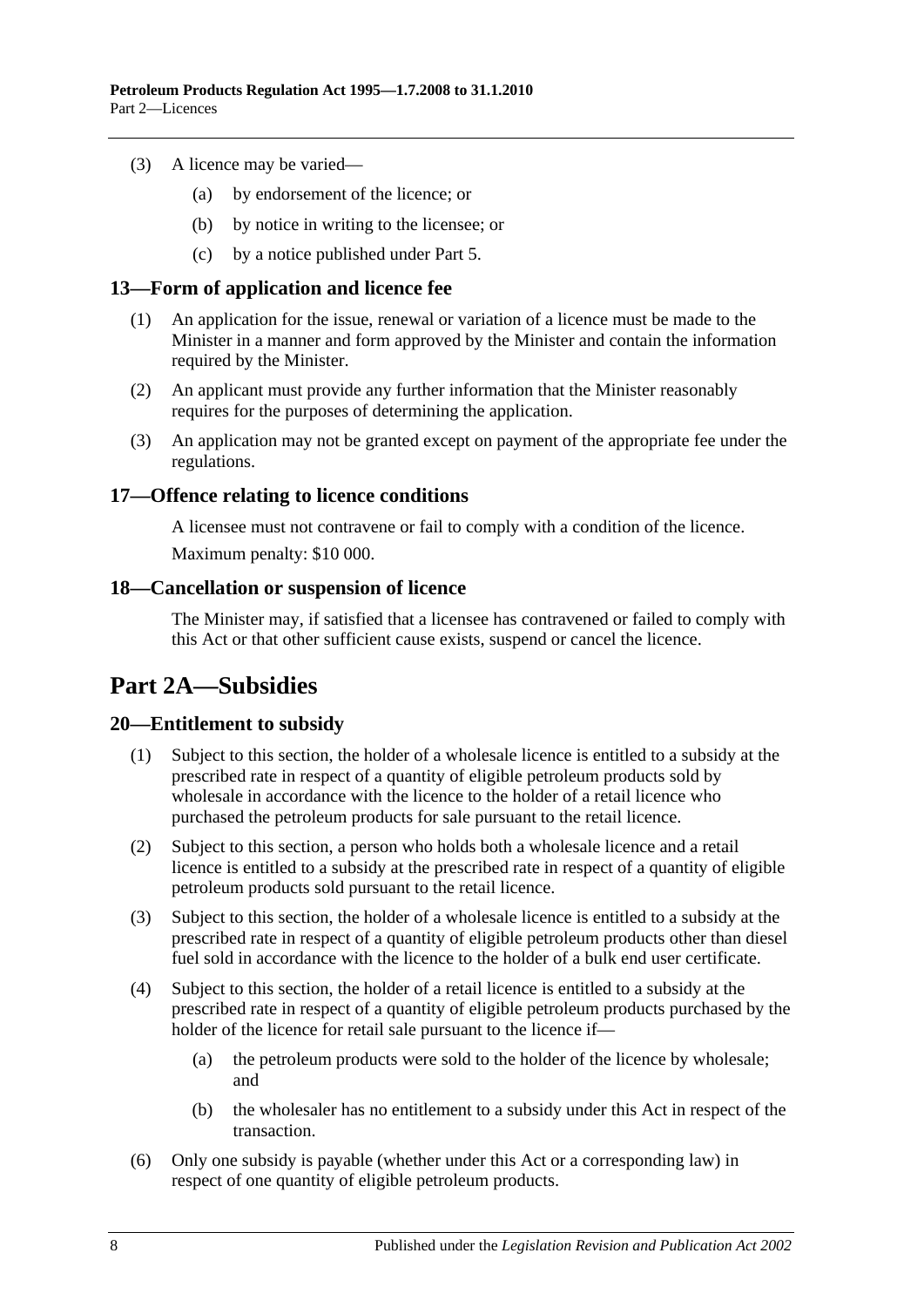- <span id="page-8-3"></span>(8) The prescribed rate is—
	- (a) in respect of eligible petroleum products sold for delivery to the purchaser in zone 2—
		- (i) in the case of leaded petrol—0.66 cents per litre;
		- (ii) in the case of unleaded petrol—0.82 cents per litre;
	- (b) in respect of eligible petroleum products sold for delivery to the purchaser in zone 3—
		- (i) in the case of leaded petrol—3.17 cents per litre;
		- (ii) in the case of unleaded petrol—3.33 cents per litre;
		- (iii) in the case of diesel fuel sold for the propulsion of diesel engined road vehicles on roads—1.94 cents per litre.
- (9) [Subsection](#page-8-3) (8) may be amended by regulation for the purpose of altering the rate of subsidy under this section.

#### <span id="page-8-0"></span>**21—Claim for subsidy**

- (1) A claim for a subsidy under this Part must be made to the Commissioner in a manner and form approved by the Commissioner and contain the information required by the Commissioner.
- (2) A claimant must provide any further information that the Commissioner requires for the purposes of determining whether the claimant is entitled to a subsidy under this Part and the amount of subsidy payable to the claimant.

#### <span id="page-8-4"></span><span id="page-8-1"></span>**22—Payment of subsidy**

- (1) If the Commissioner is satisfied that—
	- (a) a claim for a subsidy has been made in accordance with this Act; and
	- (b) the claimant is entitled to a subsidy under this Act in respect of the sale or purchase of petroleum products to which the claim relates,

the Commissioner must pay the claimant an amount calculated at the prescribed rate in respect of the claim.

- (2) This section, without further appropriation, is sufficient authority for making payments under [subsection](#page-8-4) (1).
- (3) A subsidy may, at the request of the person entitled to it, be paid to another person on his or her behalf.

#### <span id="page-8-2"></span>**23—Amounts recoverable by Commissioner**

- (1) The Commissioner may, by notice in writing, require a person to repay, within the period specified in the notice, a subsidy paid under this Act if satisfied that—
	- (a) the subsidy was paid in consequence of an incorrect claim; or
	- (b) a subsidy in respect of the quantity of petroleum products concerned has also been paid under a corresponding law; or
	- (c) the person was not entitled to the subsidy under this Act for some other reason.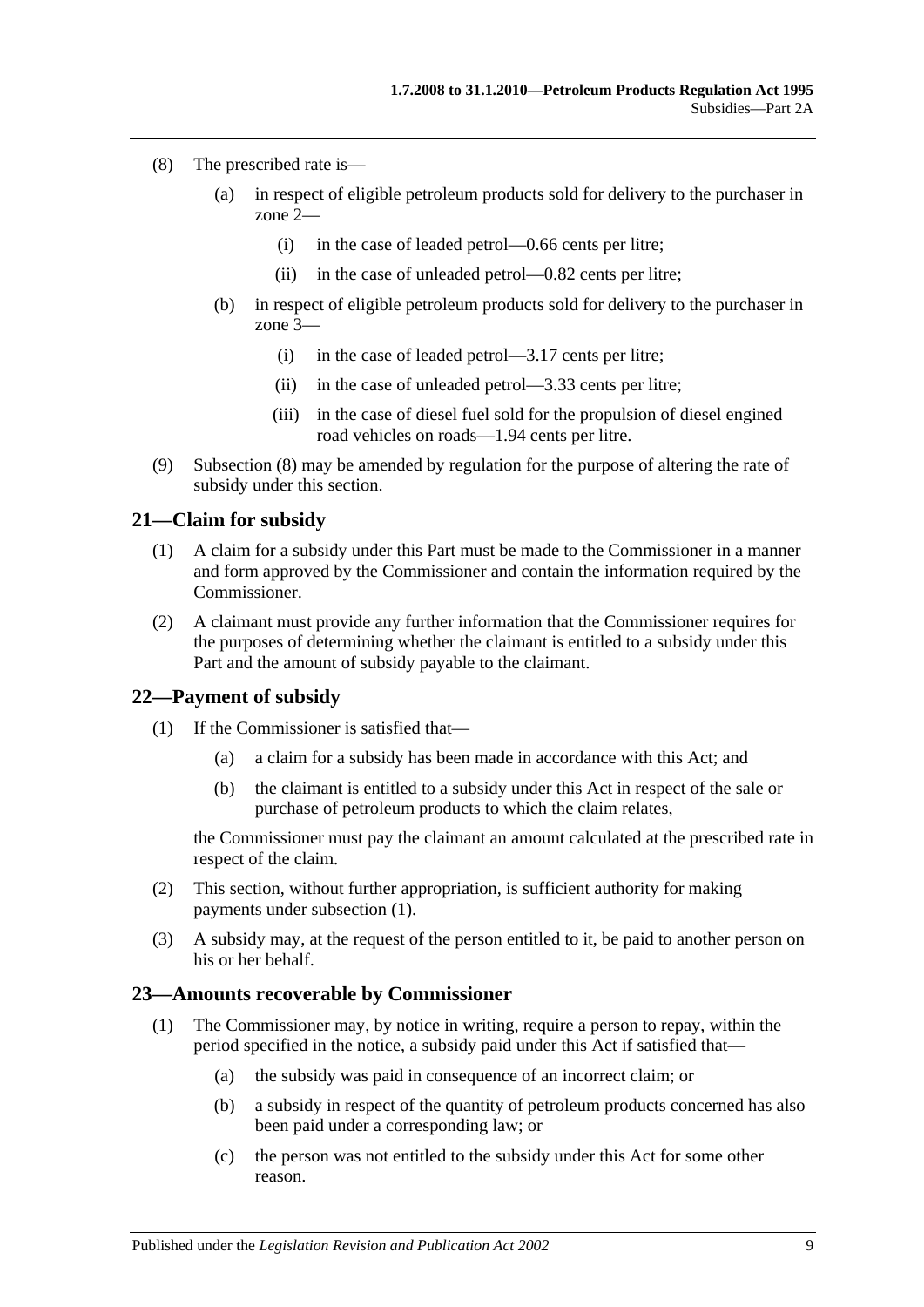- (2) If for any reason a subsidy under this Act is overpaid, the Commissioner may, by notice in writing, require the person who received the subsidy to repay to the Commissioner, within the period specified in the notice, the amount overpaid.
- (3) The Commissioner may, by notice in writing, require the holder of a wholesale licence to pay to the Commissioner, within the period specified in the notice, an amount equal to the amount of a subsidy paid or payable under this Act in respect of a quantity of eligible petroleum products if the holder of the licence has sold the petroleum products in breach of a condition of the licence relating to the price at which the petroleum products may be sold.
- (4) The Commissioner may, by notice in writing, require the holder of a retail licence to pay to the Commissioner, within the period specified in the notice, an amount equal to the amount of a subsidy paid or payable under this Act (whether to the holder of the retail licence or a wholesaler) in respect of a quantity of eligible petroleum products if the holder of the retail licence has sold the petroleum products in breach of a condition of the licence relating to the price at which the petroleum products may be sold.
- (5) The Commissioner may, by notice in writing, require a person who holds a retail licence to pay to the Commissioner, within the period specified in the notice, an amount equal to the amount of a subsidy paid or payable under this Act (whether to the holder of the retail licence or a wholesaler) in respect of a quantity of eligible petroleum products if, in breach of a condition of the licence, the holder of the licence—
	- (a) has sold the petroleum products from premises other than premises specified in the licence; or
	- (b) has sold the petroleum products otherwise than by retail; or
	- (c) has failed to keep specified records in relation to the petroleum products.
- (6) The Commissioner may, by notice in writing, require the holder of a bulk end user certificate to pay to the Commissioner, within the period specified in the notice, an amount equal to the amount of a subsidy paid or payable under this Act to a licensee in respect of a quantity of eligible petroleum products if the holder of the certificate has—
	- (a) sold, used or dealt with the petroleum products; or
	- (b) failed to keep specified records in relation to the petroleum products,

in breach of a condition of the certificate.

- <span id="page-9-0"></span>(8) A person to whom a notice is given by the Commissioner under this section requiring repayment or payment of an amount, must, in addition, pay to the Commissioner, within the time specified in the notice, a penalty of an amount equal to the amount of the repayment or payment.
- (9) The Commissioner may, on application, remit a penalty payable under [subsection](#page-9-0) (8) if satisfied that proper cause exists for doing so.
- (10) An amount payable to the Commissioner under this section may be recovered by the Commissioner, as a debt due to the Crown, in any court of competent jurisdiction.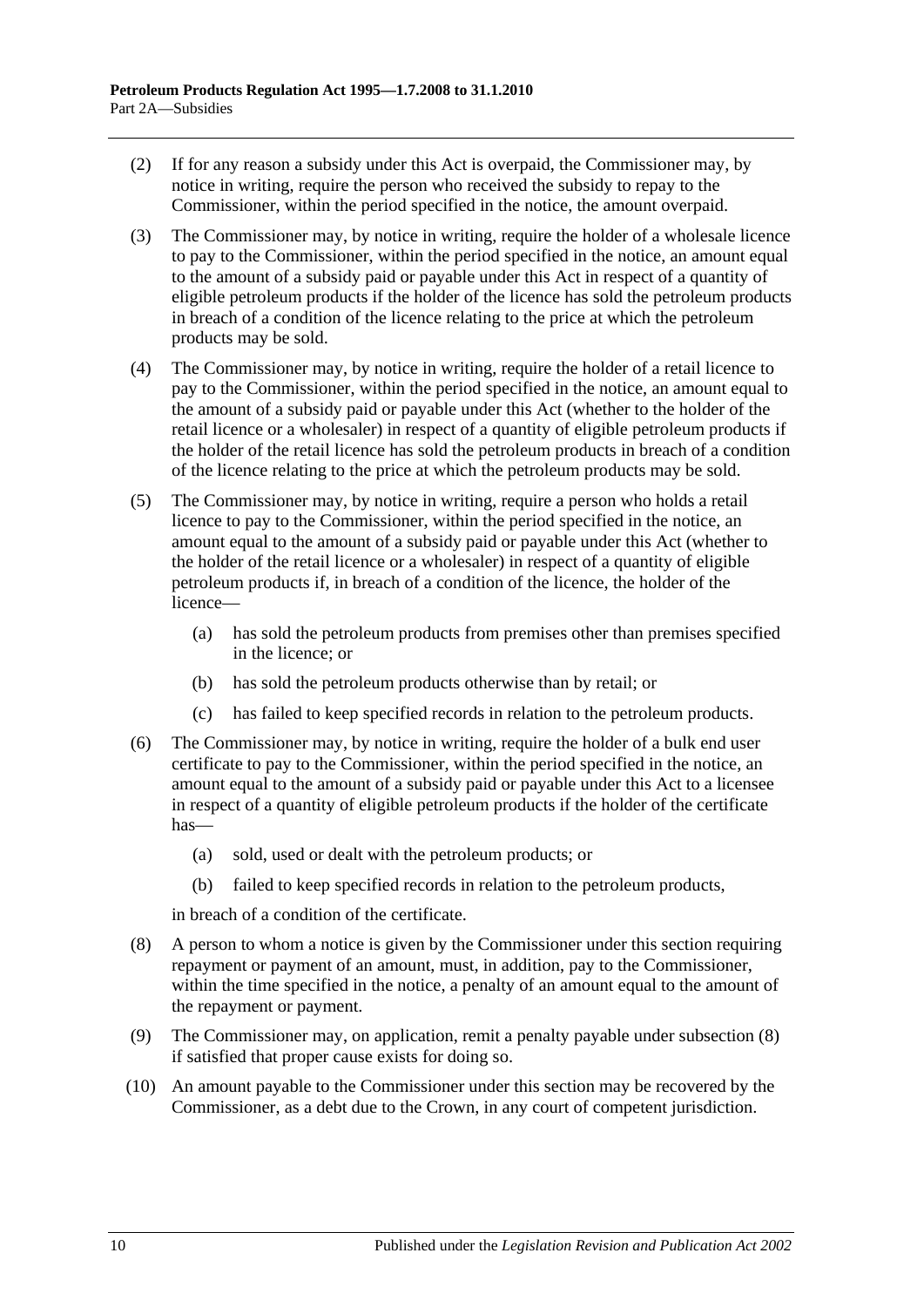(11) A certificate purporting to be signed by the Commissioner and stating that a specified amount is payable to the Commissioner under this section by a specified person is admissible in proceedings for the recovery of that amount and will, in the absence of proof to the contrary, be proof of the amount payable.

#### <span id="page-10-0"></span>**23A—Bulk end user certificate**

- (1) The Commissioner may, on application by a person, issue a bulk end user certificate if satisfied that the person will, during the period for which the certificate is to be in force, purchase eligible petroleum products for use as a bulk end user.
- (2) A bulk end user certificate is subject to the following conditions:
	- (a) a condition that the holder of the certificate must not sell petroleum products purchased pursuant to the certificate except as a bulk end user; and
	- (b) a condition that petroleum products purchased pursuant to the certificate must only be used by the holder of the certificate as a bulk end user; and
	- (c) a condition that the holder of the certificate must not permit another person to use the certificate to purchase petroleum products for a person other than the holder of the certificate; and
	- (d) a condition that if the holder of the certificate becomes aware that another person has used the certificate to purchase petroleum products for a person other than the holder of the certificate, the holder must immediately give the Commissioner written notice of that fact; and
	- (e) such conditions requiring the keeping of records and provision of information as the Commissioner thinks fit to impose; and
	- (f) such other conditions as the Commissioner thinks fit to impose.

#### <span id="page-10-1"></span>**23D—Variation of certificate**

- (1) The Commissioner may, on application or at the Commissioner's own initiative, substitute, add, remove or vary a condition of a certificate.
- (2) A certificate may be varied by endorsement of the certificate or by notice in writing to the holder of the certificate.

#### <span id="page-10-2"></span>**23E—Expiry of certificate etc**

- (1) Subject to this Part, a certificate expires on the third anniversary of the date of issue of the certificate and may be renewed on application for successive terms of three years.
- (2) The holder of a certificate may at any time surrender the certificate to the Commissioner, at which time the certificate ceases to have effect.
- (3) A certificate is not transferable.

#### <span id="page-10-3"></span>**23F—Form of application for issue, renewal or variation of certificate**

- (1) An application for the issue, renewal or variation of a certificate must be made in a manner and form approved by the Commissioner and contain the information required by the Commissioner.
- (2) An applicant must provide any further information that the Commissioner reasonably requires for the purposes of determining the application.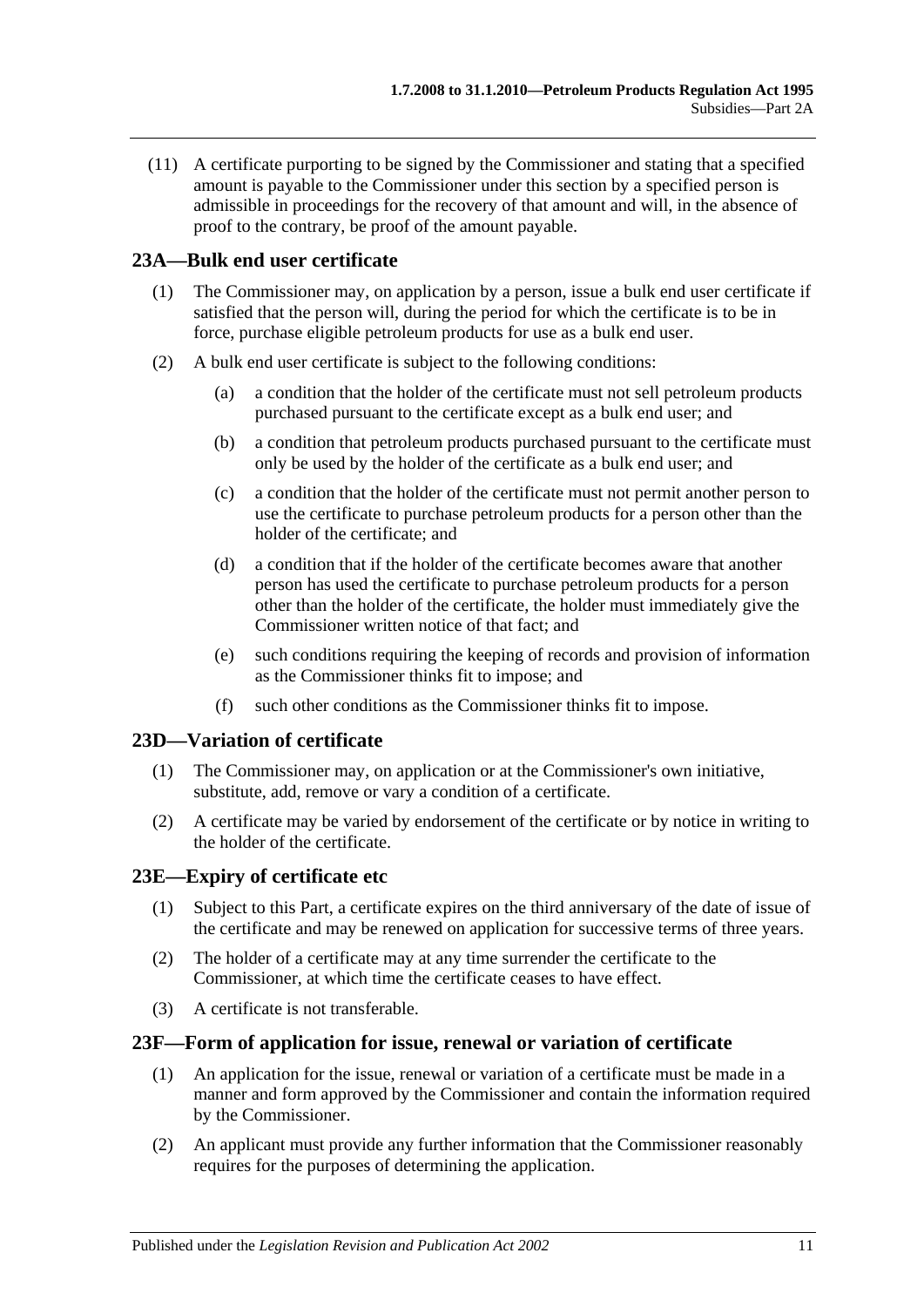#### <span id="page-11-0"></span>**23G—Form of certificate**

A certificate will be in a form determined by the Commissioner.

#### <span id="page-11-1"></span>**23H—Offence relating to certificate conditions**

The holder of a certificate must not contravene or fail to comply with a condition of the certificate.

Maximum penalty: \$10 000.

#### <span id="page-11-6"></span><span id="page-11-2"></span>**23I—Cancellation of certificate etc**

- (1) The Commissioner may, at any time by notice in writing to the holder of a certificate, cancel the certificate if satisfied that—
	- (a) the holder obtained the certificate improperly; or
	- (b) the holder has contravened, or failed to comply with, a condition of the certificate; or
	- (c) the holder is no longer a bulk end user.
- <span id="page-11-7"></span>(2) The Commissioner may, in a notice under [subsection](#page-11-6) (1), require the holder or former holder of the certificate to return or produce the certificate to the Commissioner within a specified period.
- (3) A person who refuses or fails to comply with a requirement made under [subsection](#page-11-7) (2) is guilty of an offence.

Maximum penalty: \$5 000.

## <span id="page-11-3"></span>**Part 5—Periods of restriction and rationing**

### <span id="page-11-4"></span>**Division 1—Interpretation**

#### <span id="page-11-5"></span>**32—Interpretation**

In this Part, unless the contrary intention appears—

*sale* includes—

- (a) barter or exchange;
- (b) offer or agreement to sell, barter or exchange;
- (c) delivery in pursuance of sale, barter or exchange,

and *sell* and *purchase* have corresponding meanings.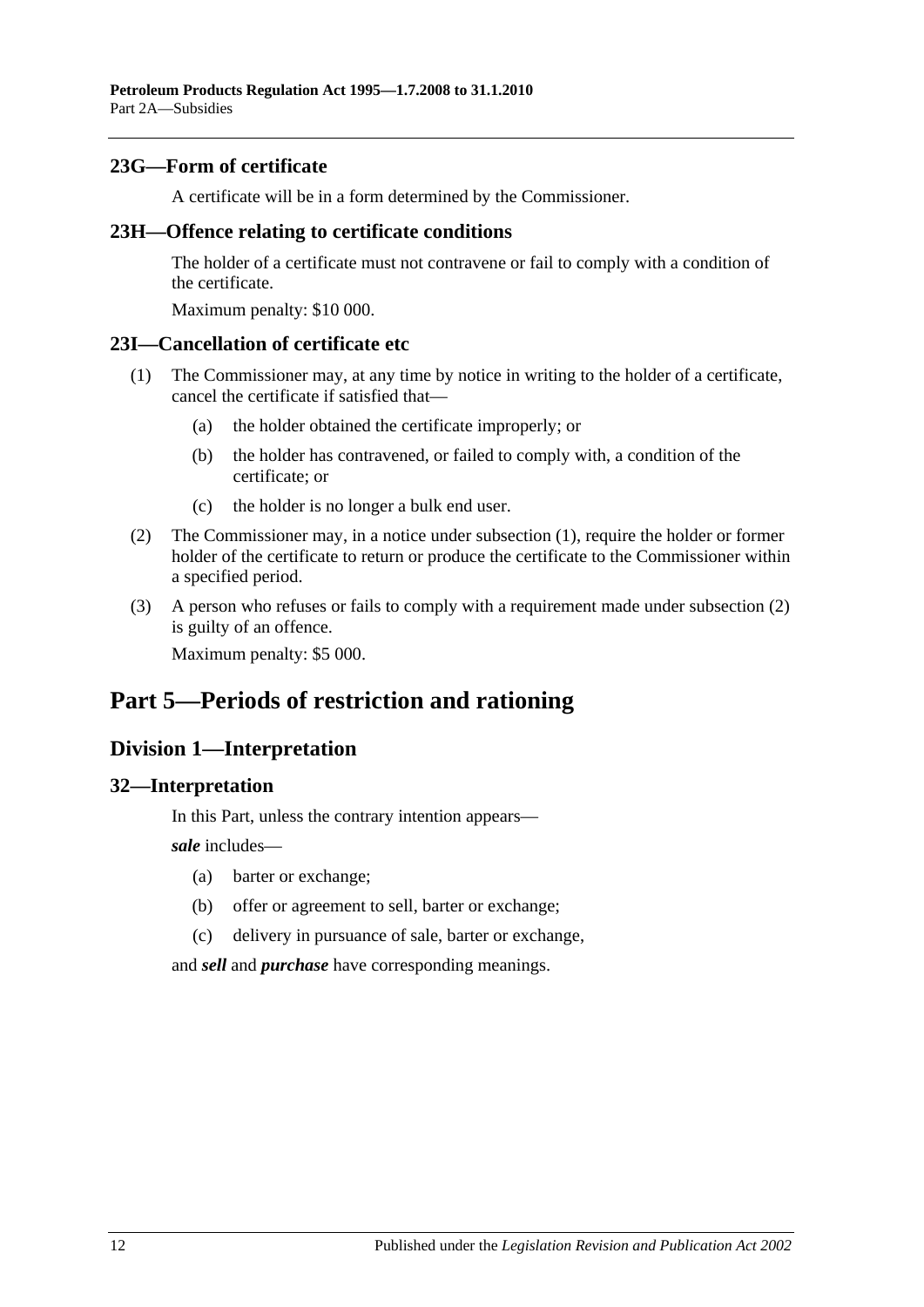## <span id="page-12-0"></span>**Division 2—Declaration of periods of restriction and rationing**

#### <span id="page-12-1"></span>**33—Declaration of periods of restriction and rationing**

- <span id="page-12-4"></span>(1) If, in the opinion of the Governor, circumstances have arisen, or are likely to arise, that have caused, or are likely to cause, shortages of petroleum products in the State, the Governor may—
	- (a) by proclamation, declare a period (commencing on the date of the proclamation, or some specified later date, and extending for not more than seven days) to be a period of restriction; and
	- (b) if the Governor thinks fit, by the same or a subsequent proclamation—
		- (i) declare that the period of restriction will, as from its commencement, or some specified later date, be a rationing period; and
		- (ii) declare petroleum products of specified kinds to be rationed petroleum products.
- (2) The Governor may, by proclamation—
	- (a) extend a period of restriction for successive periods (each not to exceed seven days) but not so that the total period exceeds 28 days; or
	- (b) extend a period of restriction by such other period or periods as may be authorised by a resolution of both Houses of Parliament; or
	- (c) vary or revoke a declaration under [subsection](#page-12-4) (1)(b); or
	- (d) revoke a proclamation under this section.
- (3) A period of restriction that has been declared to be a rationing period continues to be a rationing period during any extension of the period of restriction unless the declaration by virtue of which it became a rationing period is revoked.
- (4) Where a period of restriction expires, no subsequent period may be declared to be a period of restriction unless—
	- (a) that subsequent period commences 14 days or more after the expiration of the former period of restriction; or
	- (b) the declaration is authorised by a resolution of both Houses of Parliament.

### <span id="page-12-2"></span>**Division 3—Controls during periods of restriction**

#### <span id="page-12-5"></span><span id="page-12-3"></span>**34—Controls during periods of restriction**

- (1) The Minister may, if of the opinion that it is in the public interest to do so—
	- (a) fix conditions of licences; and
	- (b) issue directions,

that apply during a period of restriction in relation to petroleum products.

- (2) Without limiting the effect of [subsection](#page-12-5) (1), licence conditions or directions may—
	- (a) fix maximum prices in relation to classes of sales of petroleum products; or
	- (b) prohibit sales of petroleum products.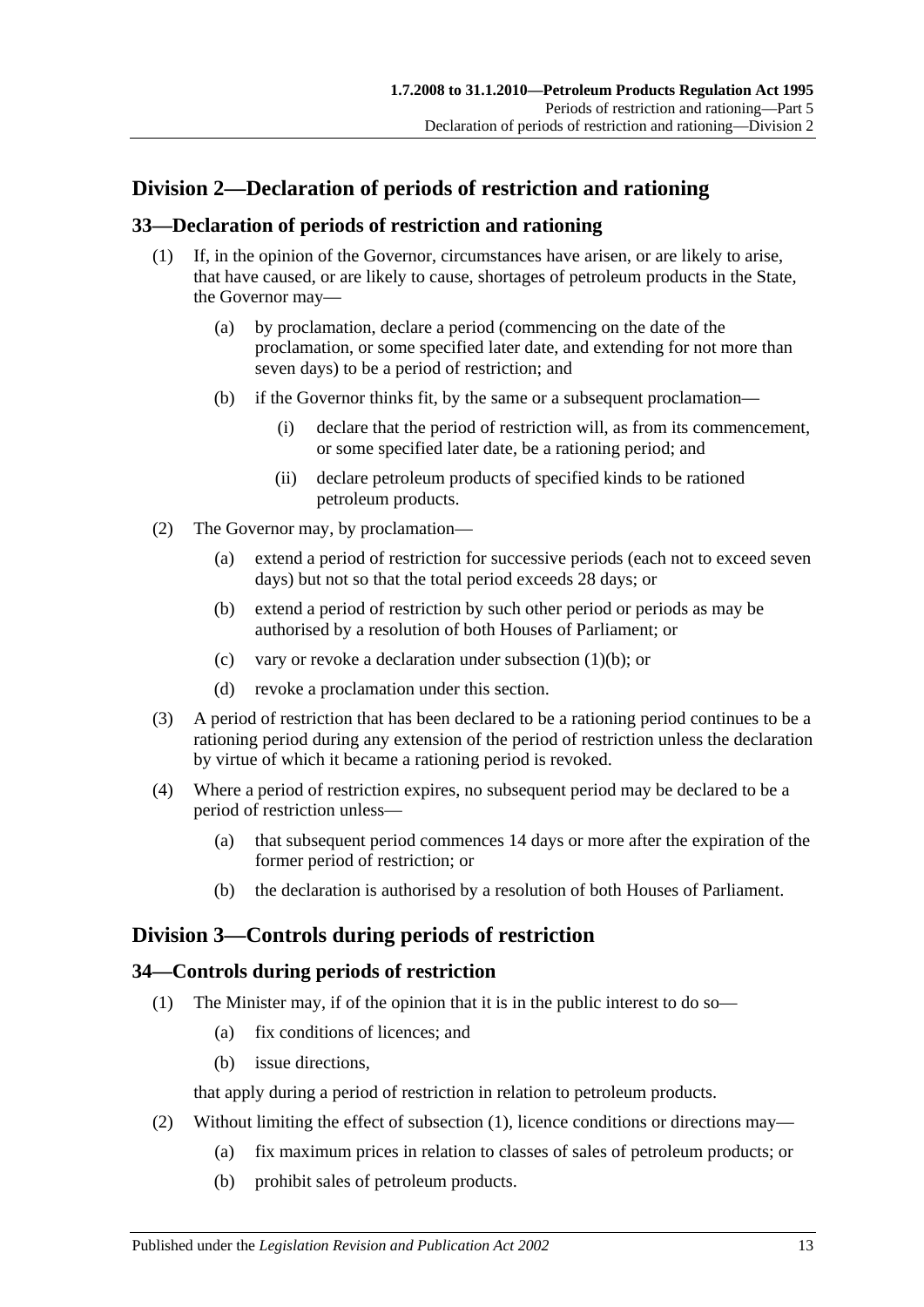- (3) Licence conditions or directions under this section may relate to petroleum products generally, or to petroleum products of a specified kind.
- (4) Licence conditions under this section—
	- (a) may apply to—
		- (i) a particular licence; or
		- (ii) a particular class of licences; and
	- (b) if applying to a class of licences—may be fixed by notice published in the Gazette or in a newspaper circulating generally throughout the State.
- (5) Directions under this section—
	- (a) may apply to—
		- (i) a particular person; or
		- (ii) a particular class of persons; or
		- (iii) the public generally; and
	- (b) if applying to—
		- (i) a particular person—may be issued by notice in writing to the person; or
		- (ii) a particular class of persons or the public generally—may be issued by notice published in the Gazette or in a newspaper circulating generally throughout the State.
- (6) A person to whom a direction is issued under this section must not contravene or fail to comply with the direction.

Maximum penalty: \$10 000.

- (7) A licence condition or direction under this section—
	- (a) does not operate after the end of the period of restriction in relation to which it was fixed or issued; and
	- (b) may be varied or revoked by the Minister in the manner in which it was fixed or issued.
- (8) The Minister may, if of the opinion that it is just to do so, compensate a licensee or person who has incurred expenses in complying with a condition or direction under this section.

#### <span id="page-13-0"></span>**Division 4—Controls during rationing periods**

#### <span id="page-13-1"></span>**35—Controls during rationing periods**

(1) During a rationing period a person must not sell rationed petroleum products except to a permit holder.

Maximum penalty: \$10 000.

(2) During a rationing period a person must not purchase rationed petroleum products unless the person is a permit holder.

Maximum penalty: \$10 000.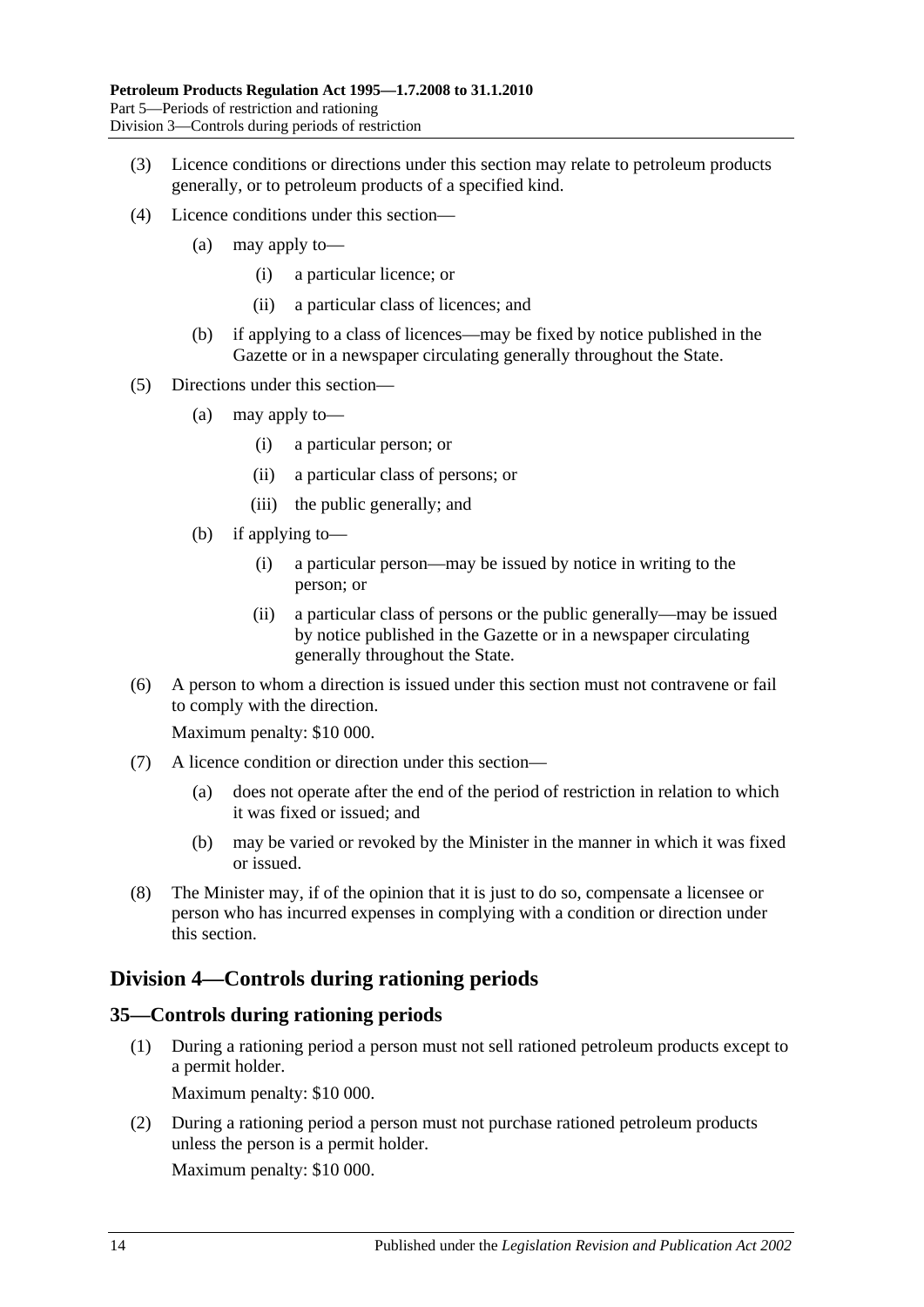(3) This section does not apply to the sale of rationed petroleum products to, or the purchase of rationed petroleum products by, a person in the ordinary course of carrying on a business of selling petroleum products.

#### <span id="page-14-0"></span>**36—Permits**

- (1) The Minister may, if satisfied that it is in the public interest to do so, issue a permit to any person.
- <span id="page-14-5"></span>(2) The Minister may fix conditions of a permit as the Minister thinks fit.
- (3) Without limiting the effect of [subsection](#page-14-5) (2), permit conditions may limit the quantity or value of rationed petroleum products that may be purchased under the permit—
	- (a) by reference to stipulated maxima; or
	- (b) by reference to coupons to be given by the permit holder on purchasing rationed petroleum products; or
	- (c) by any other means of limitation.
- (4) It is a condition of a permit that the permit holder must carry the permit at all times when driving a motor vehicle to which petroleum products have been supplied under the permit.
- (5) A permit holder must not contravene or fail to comply with a condition of the permit. Maximum penalty: \$10 000.
- (6) The Minister may by notice in writing served on a permit holder cancel the permit.
- (7) On cancellation of a permit, the former permit holder must return the permit to the Minister or a person nominated by the Minister. Maximum penalty: \$10 000.
- (8) A permit is not transferable.

#### <span id="page-14-1"></span>**Division 5—Limit on proceedings against Minister**

#### <span id="page-14-2"></span>**37—Limit on proceedings against Minister**

Except as provided by [Part 9,](#page-17-1) no proceedings can be instituted against the Minister to compel the Minister to take, or to refrain from taking, any action under this Part.

#### <span id="page-14-3"></span>**Division 6—Conservation of petroleum products**

#### <span id="page-14-6"></span><span id="page-14-4"></span>**38—Publication of desirable principles for conserving petroleum**

- (1) The Minister may publish, by notice in the Gazette and in a newspaper circulating generally throughout the State, principles that the public should, in the Minister's opinion, be encouraged to observe in relation to the conservation of petroleum products during a period of restriction.
- (2) If, during a period of restriction, a person, by conforming with principles published under [subsection](#page-14-6) (1), commits a breach of a policy of insurance, that breach is, for the purpose of determining the rights of that person under the policy, to be disregarded.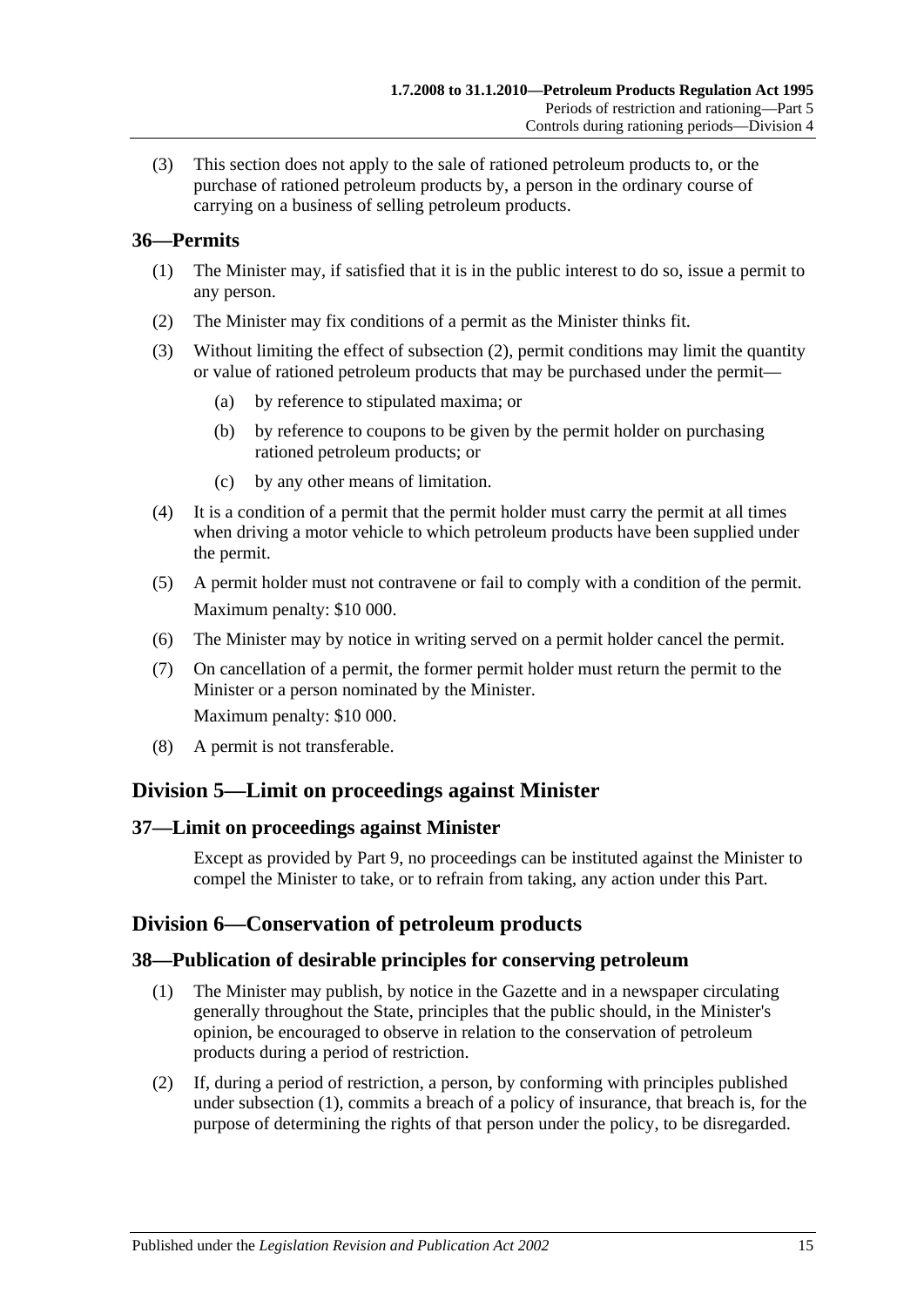#### <span id="page-15-0"></span>**39—Special consideration to be given to those living in country areas**

In exercising powers under this Part, the Minister must give special consideration to the needs of those living in country areas of this State.

## <span id="page-15-1"></span>**Part 8—Authorised officers**

#### <span id="page-15-2"></span>**42—Appointment of authorised officers**

- (1) The Minister may appoint persons to be authorised officers for the purposes of this Act.
- (2) An appointment may be made subject to conditions specified in the instrument of appointment.
- (3) The Minister may, at any time, revoke an appointment or vary, revoke or add a condition of an appointment.
- (4) All members of the police force and authorised officers under the *[Taxation](http://www.legislation.sa.gov.au/index.aspx?action=legref&type=act&legtitle=Taxation%20Administration%20Act%201996)  [Administration Act](http://www.legislation.sa.gov.au/index.aspx?action=legref&type=act&legtitle=Taxation%20Administration%20Act%201996) 1996* are authorised officers for the purposes of this Act.

#### <span id="page-15-3"></span>**43—Identification of authorised officers**

- (1) An authorised officer, other than a member of the police force, must be issued with an identity card—
	- (a) containing the person's name and a photograph of the person; and
	- (b) stating that the person is an authorised officer for the purposes of this Act.
- (2) Where the powers of an authorised officer have been limited by conditions under this Part, the identity card issued to the authorised officer must contain a statement of the limitation on the officer's powers.
- (3) An authorised officer must, at the request of a person in relation to whom the authorised officer intends to exercise any powers under this Act, produce for the inspection of the person—
	- (a) in the case of an authorised officer who is a member of the police force and is not in uniform—his or her certificate of authority; or
	- (b) in the case of an authorised officer who is not a member of the police force—his or her identity card.

#### <span id="page-15-5"></span><span id="page-15-4"></span>**44—Powers of authorised officers**

- (1) Subject to this Part, an authorised officer may—
	- (a) enter and remain on premises and inspect premises for any reasonable purpose connected with the administration or enforcement of this Act;
	- (b) with the authority of a warrant issued under this Part or in circumstances in which the authorised officer reasonably believes that immediate action is required, use reasonable force to break into or open any part of, or anything in or on premises;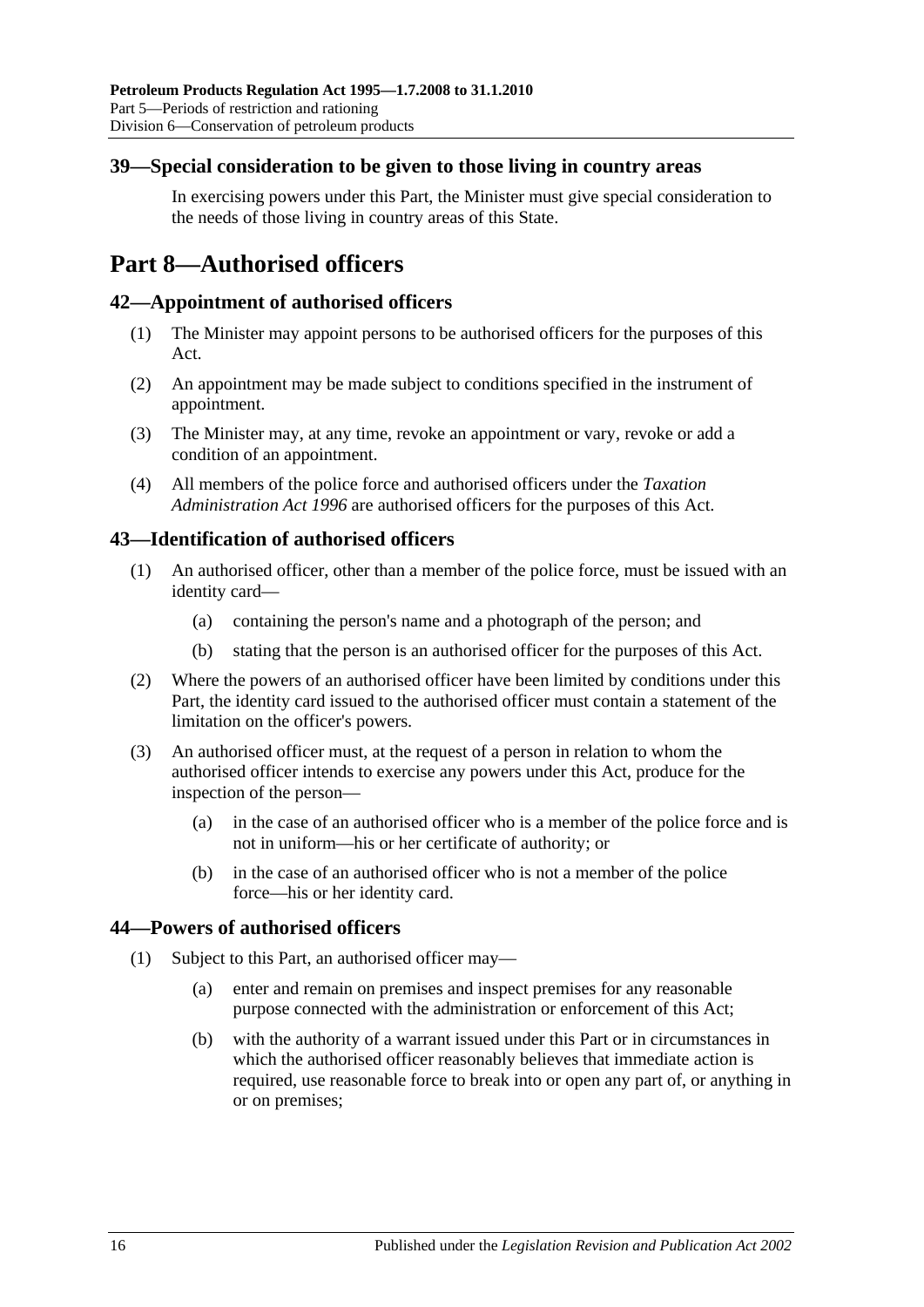- (d) require a person to produce a record, including a written record that reproduces in an understandable form information stored by computer, microfilm or other process, as reasonably required in connection with the administration or enforcement of this Act;
- (e) examine, copy or take extracts from a record, or require a person to provide a copy of a record, as reasonably required in connection with the administration or enforcement of this Act;
- (f) remove and retain a record for so long as is reasonably necessary for the purpose of making a copy of the record;
- (g) take photographs, films, audio, video or other recordings as reasonably required in connection with the administration or enforcement of this Act;
- (j) require a person who the authorised officer reasonably suspects has committed, is committing or is about to commit, a contravention of this Act to state the person's full name and usual place of residence and to produce evidence of the person's identity;
- (k) require a person who the authorised officer reasonably suspects has knowledge of matters in respect of which information is reasonably required for the administration or enforcement of this Act to answer questions in relation to those matters;
- (l) require a person holding or required to hold a licence, certificate or permit to produce it for inspection;
- (m) give directions reasonably required in connection with the exercise of a power conferred by this subsection or otherwise in connection with the administration or enforcement of this Act.
- (2) A magistrate may issue a warrant for the purposes of [subsection](#page-15-5) (1) if satisfied that the warrant is reasonably required for the administration or enforcement of this Act.
- (3) In the exercise of powers under this Act an authorised officer may be assisted by such persons as he or she considers necessary in the circumstances.
- (4) An authorised officer may require an occupier of any place to give to the authorised officer or a person assisting the authorised officer such assistance as is reasonably required by the authorised officer for the effective exercise of powers conferred by this Act.

#### <span id="page-16-0"></span>**45—Offence to hinder etc authorised officers**

A person who—

- (a) hinders or obstructs an authorised officer, or a person assisting an authorised officer, in the exercise of powers conferred by this Act; or
- (b) uses abusive, threatening or insulting language to an authorised officer, or a person assisting an authorised officer; or
- (c) refuses or fails to comply with a requirement or direction of an authorised officer under this Part; or
- (d) when required by an authorised officer under this Part to answer a question, refuses or fails to answer the question to the best of the person's knowledge, information and belief; or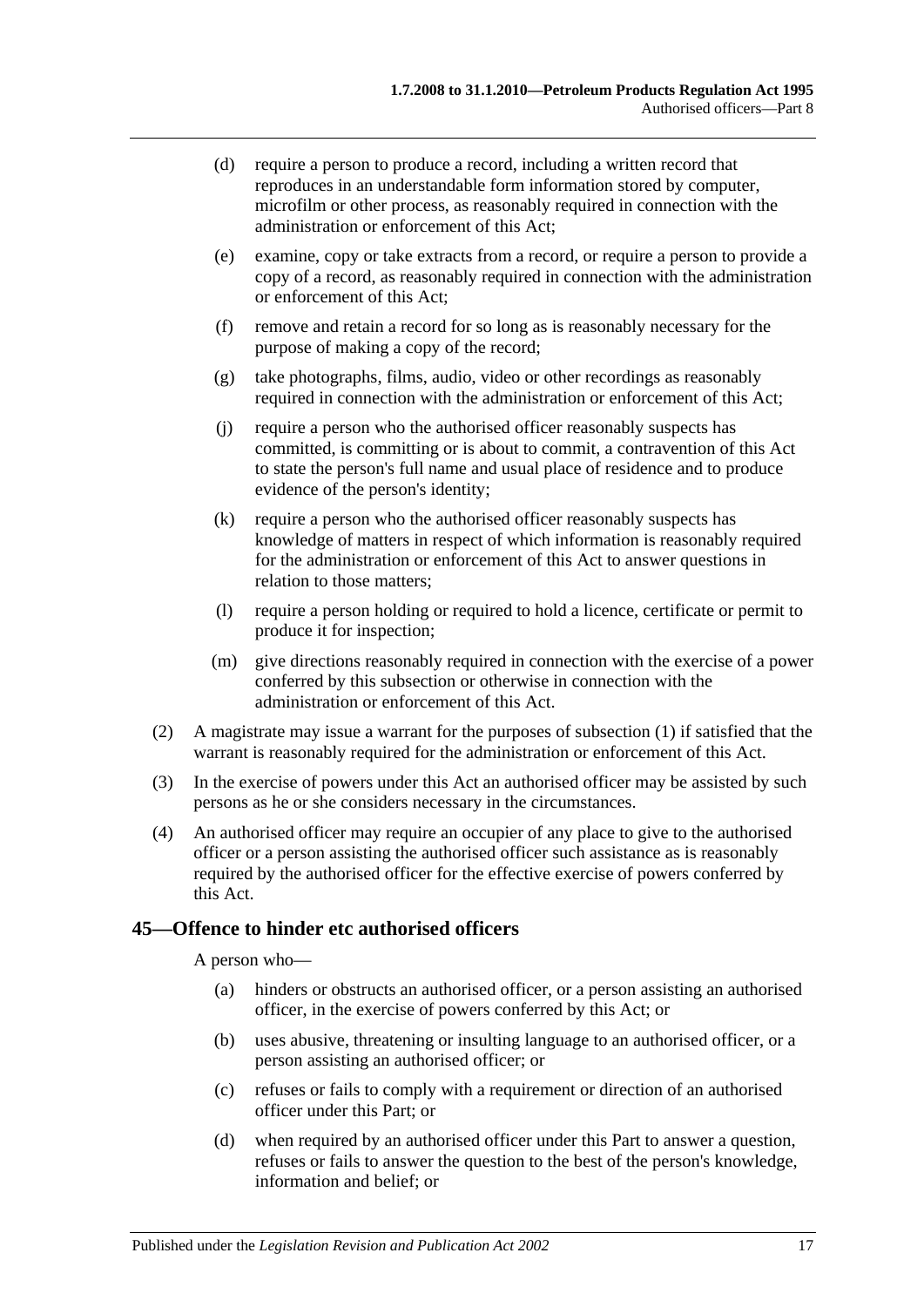(e) falsely represents, by words or conduct, that he or she is an authorised officer,

is guilty of an offence.

Maximum penalty: \$5 000.

#### <span id="page-17-0"></span>**46—Self-incrimination**

- (1) It is not an excuse for a person to refuse or fail to answer a question or to produce, or provide a copy of, a record or information as required under this Part on the ground that to do so might tend to incriminate the person or make the person liable to a penalty.
- (2) If compliance by a person with a requirement to answer a question or to produce, or provide a copy of, a record or information might tend to incriminate the person or make the person liable to a penalty, then—
	- (a) in the case of a person who is required to produce, or provide a copy of, a record or information—the fact of production, or provision of a copy of, the record or the information (as distinct from the contents of the record or the information); or
	- (b) in any other case—the answer given in compliance with the requirement,

is not admissible in evidence against the person in proceedings for an offence or for the imposition of a penalty (other than proceedings under this Act).

## <span id="page-17-1"></span>**Part 9—Appeals**

#### <span id="page-17-3"></span><span id="page-17-2"></span>**47—Appeals**

- (1) An appeal to the Administrative and Disciplinary Division of the District Court may be made—
	- (a) by an applicant for the issue, renewal or variation of a licence against a decision by the Minister to refuse to issue, renew or vary the licence; or
	- (ab) by an applicant for the issue, renewal or variation of a certificate against a decision by the Commissioner to refuse to issue, renew or vary the certificate; or
	- (b) by an applicant for the issue of a permit against a decision by the Minister to refuse to issue the permit; or
	- (c) by a licensee against a decision by the Minister to vary, suspend or cancel the licence; or
	- (ca) by a certificate holder against a decision by the Commissioner to vary or cancel the certificate; or
	- (d) by a permit holder against a decision by the Minister to cancel the permit; or
	- (e) by a claimant for a subsidy under this Act against a decision by the Commissioner on the claim; or
	- (ea) by a person to whom the Commissioner has given notice under [section](#page-8-2) 23 requiring the payment or repayment of an amount to the Commissioner against the decision to issue the notice.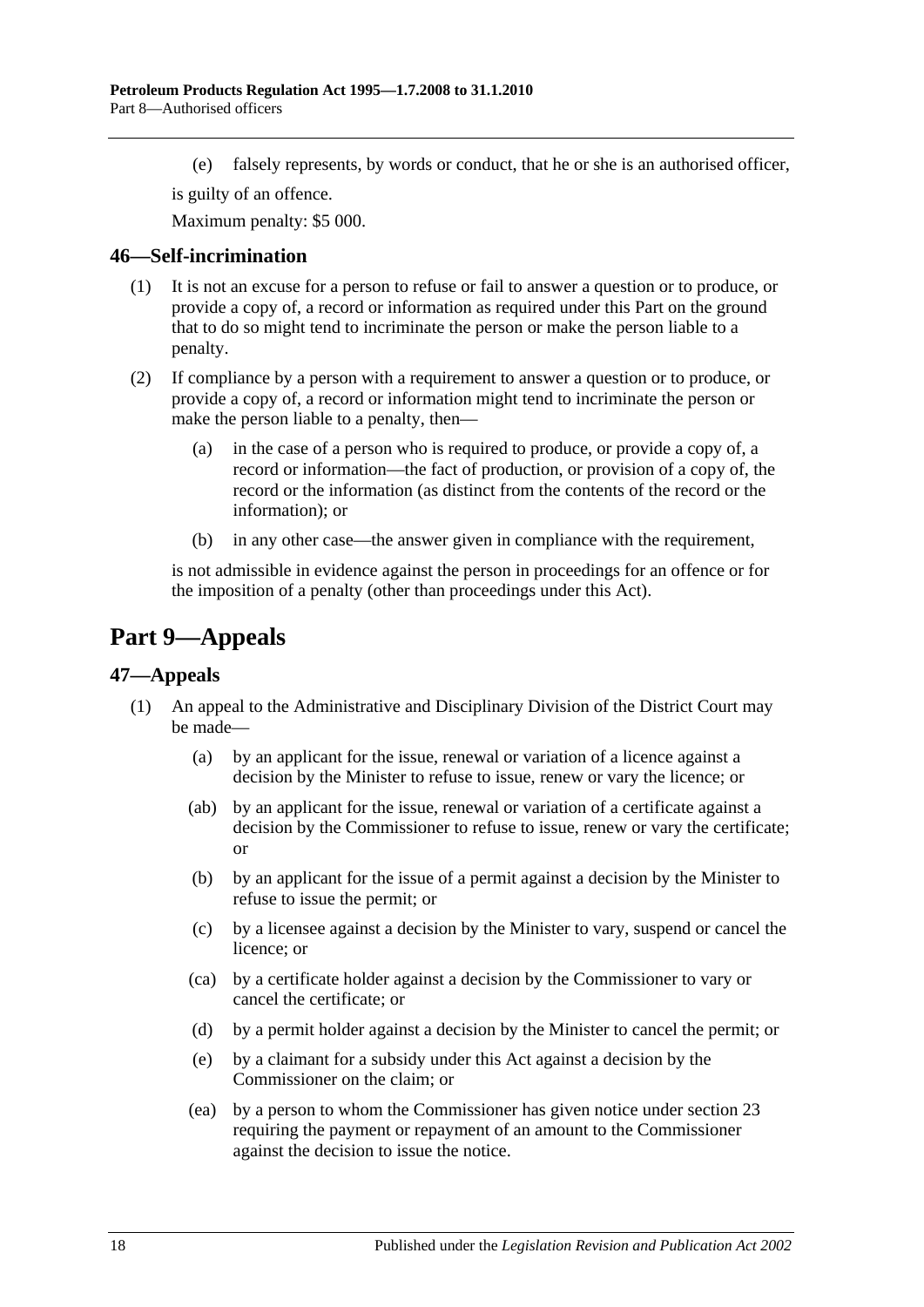- <span id="page-18-3"></span>(3) If the Minister or Commissioner does not give reasons in writing for a decision of the Minister or Commissioner referred to in [subsection](#page-17-3) (1) when the decision is made, the Minister or Commissioner must do so on request made by the applicant, licensee or certificate or permit holder within one month of the making of the decision.
- <span id="page-18-2"></span>(4) An appeal against a decision by the Commissioner on a claim for a subsidy or a decision by the Commissioner to issue a notice under [section](#page-8-2) 23 may only be instituted if the appellant has lodged an objection to the decision with the Commissioner and—
	- (a) the Commissioner has served on the person notice of the determination of the objection and the person is not satisfied with that determination; or
	- (b) the Commissioner has not, within one month of the lodging of the objection, given a determination with respect to the objection.
- (5) An appeal must be instituted—
	- (a) in the case of an appeal against a decision of the Minister or a decision of the Commissioner (other than a decision of a kind referred to in [subsection](#page-18-2) (4))—
		- (i) within one month of the making of the decision being appealed against; or
		- (ii) if a request for reasons in writing for the decision has been made under [subsection](#page-18-3) (3)—within one month of the receipt of the reasons in writing; or
	- (b) in the case of an appeal against a decision of the Commissioner of a kind referred to in [subsection](#page-18-2) (4)—
		- (i) within one month of receipt of notice of determination of the objection; or
		- (ii) if the Commissioner has not given a determination as referred to in [subsection](#page-18-2) (4)—within two months of the lodging of the objection.
- (7) A decision to—
	- (a) vary, suspend or cancel a licence; or
	- (b) vary or cancel a certificate; or
	- (c) cancel a permit; or
	- (d) issue a notice under [section](#page-8-2) 23,

is suspended pending determination of an appeal against the decision.

### <span id="page-18-0"></span>**Part 11—Miscellaneous**

#### <span id="page-18-1"></span>**49—Delegation**

- (1) The Minister may delegate any of the Minister's powers or functions under this Act to—
	- (a) another Minister; or
	- (b) the Commissioner; or
	- (c) any person or body.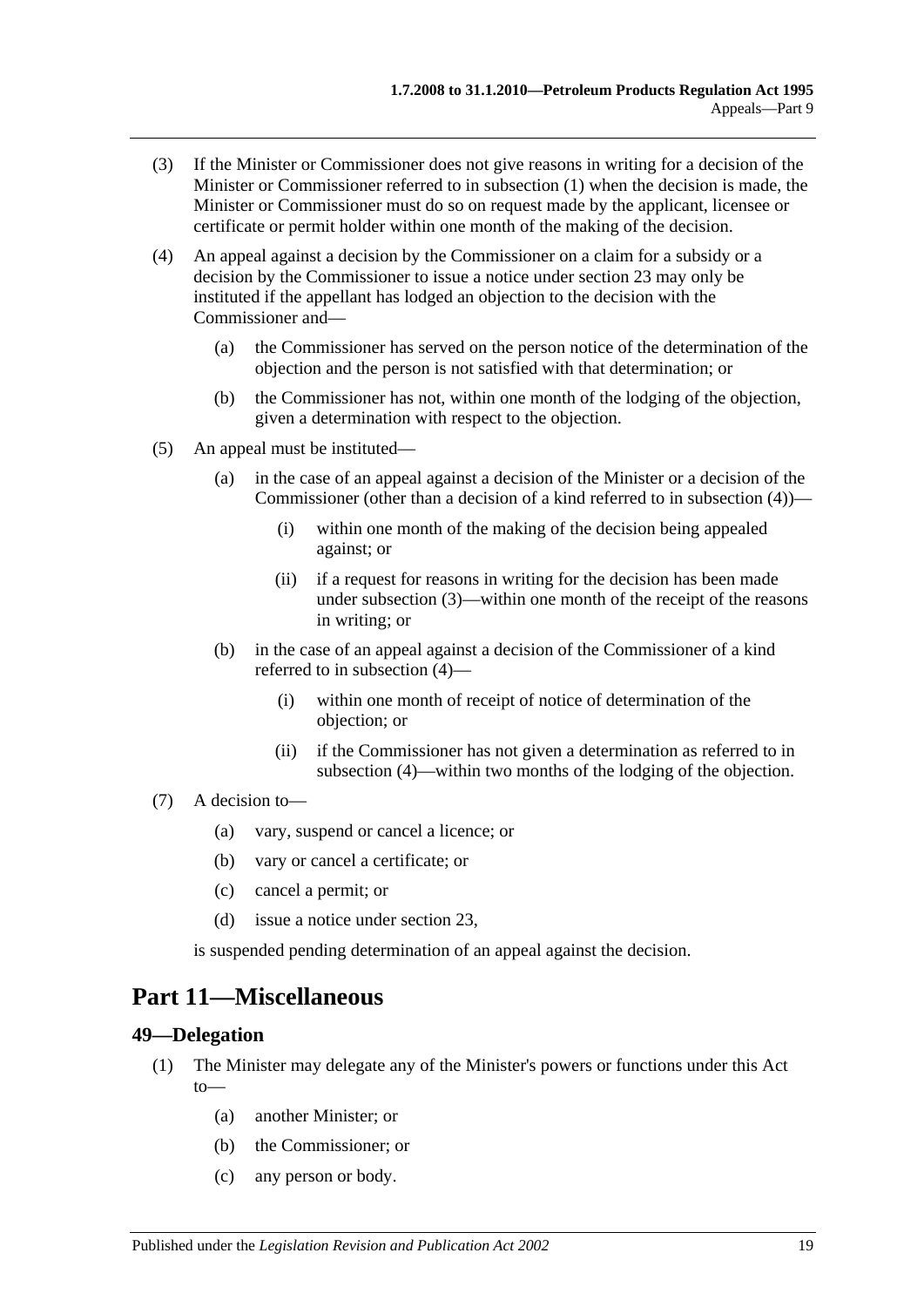- (2) A power or function delegated under this section may, if the instrument of delegation so provides, be further delegated.
- (3) A delegation under this section—
	- (a) must be by instrument in writing; and
	- (b) may be absolute or conditional; and
	- (c) does not derogate from the power of the delegator to act in any matter; and
	- (d) is revocable at will by the delegator.

#### <span id="page-19-0"></span>**50—Register**

- (1) The Minister must cause a register to be kept of—
	- (a) licensees under [Part 2;](#page-5-4) and
	- (b) holders of bulk end user certificates.
- (2) The register must be kept available for public inspection at a place approved by the Minister during ordinary office hours.

#### <span id="page-19-4"></span><span id="page-19-1"></span>**51—Particulars of dealings with petroleum products**

- <span id="page-19-3"></span>(1) The Minister or the Commissioner may, by notice in writing, require—
	- (a) a person who is carrying on, or has carried on, or is or was concerned in, a business involving or related to petroleum products;
	- (b) a person who, as agent or employee of a person referred to in [paragraph](#page-19-3) (a), has or has had duties or provides or has provided services in connection with a business so referred to,

to furnish in writing, within the period specified in the notice or such further period as the Minister or Commissioner may allow, such information with respect to those petroleum products as is specified in the notice, not being information relating to any period after the date of the requirement.

(2) A person who fails to comply with a requirement under [subsection](#page-19-4) (1) is guilty of an offence.

Maximum penalty: \$5 000.

#### <span id="page-19-2"></span>**52—Records to be kept of bulk transport of petroleum products**

Where a quantity of petroleum products other than a retail quantity is being transported in the State by road in a vehicle (whether with or without any other goods), the person transporting the petroleum products must, while so transporting them, carry in the vehicle at all times a record containing the prescribed particulars.

Maximum penalty: \$2 500.

Expiation fee: \$200.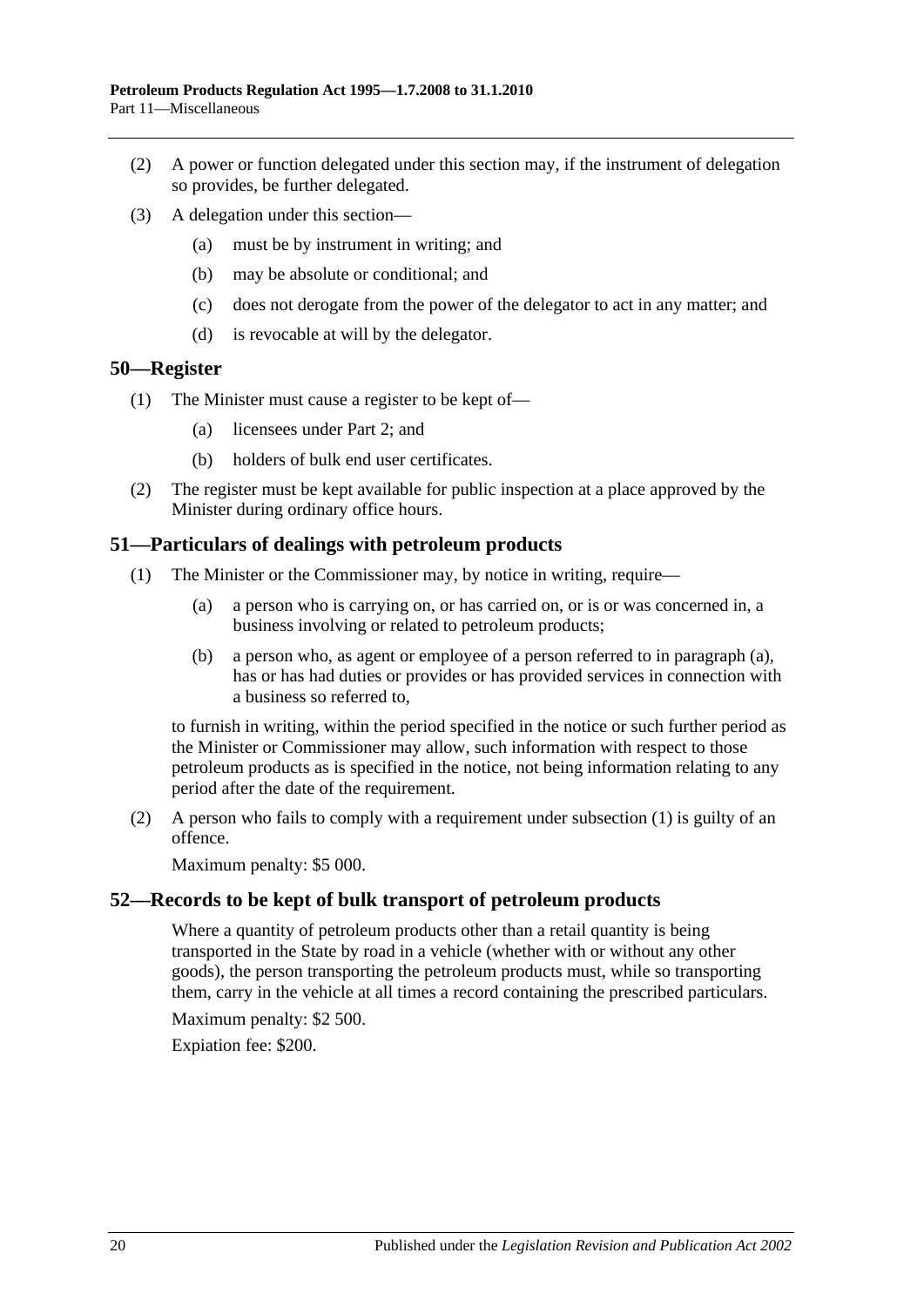#### <span id="page-20-0"></span>**53—Records to be kept**

(1) A person who carries on a business involving or related to petroleum products must keep accounts, invoices, receipts, records, books and documents as required by the Minister from time to time by notice published in the Gazette for a period of five years after the last entry is made in any of the accounts, invoices, receipts, records, books or documents.

Maximum penalty: \$2 500.

Expiation fee: \$200.

- (2) This section does not apply so as to require the preservation of any accounts, invoices, receipts, records, books or documents—
	- (a) in respect of which the Minister has notified the person carrying on the business that preservation is not required; or
	- (b) of a body corporate that has gone into liquidation and been finally dissolved.
- <span id="page-20-4"></span>(3) A person who purchases petroleum products pursuant to a certificate must keep invoices, receipts, records, books and documents as required by the Minister from time to time by notice published in the Gazette for a period of five years after the last entry is made in any of the records, receipts, books or documents.

Maximum penalty: \$2 500.

Expiation fee: \$200.

- (4) The Minister—
	- (a) must, as soon as practicable after the end of the period of 12 months from the commencement of [subsection](#page-20-4) (3), have an inquiry and report made as to the costs to businesses during that period of 12 months of compliance with the requirements of that subsection; and
	- (b) must, within 12 sitting days after receiving the report, have copies of the report laid before both Houses of Parliament.

#### <span id="page-20-1"></span>**53A—Falsely claiming to hold licence, certificate or permit etc**

A person must not falsely claim or purport to be the holder of a licence, certificate or permit.

Maximum penalty: \$10 000.

#### <span id="page-20-2"></span>**54—False or misleading information**

A person must not make a statement that is false or misleading in a material particular (whether by reason of the inclusion or omission of any particular) in any information furnished, or record kept, under this Act.

Maximum penalty: \$5 000.

#### <span id="page-20-3"></span>**55—Statutory declarations**

Where a person is required by or under this Act to furnish information to the Minister or the Commissioner, the Minister or the Commissioner may require that the information be verified by statutory declaration and, in that event, the person will not be taken to have furnished the information as required unless it has been verified in accordance with the requirements of the Minister or the Commissioner.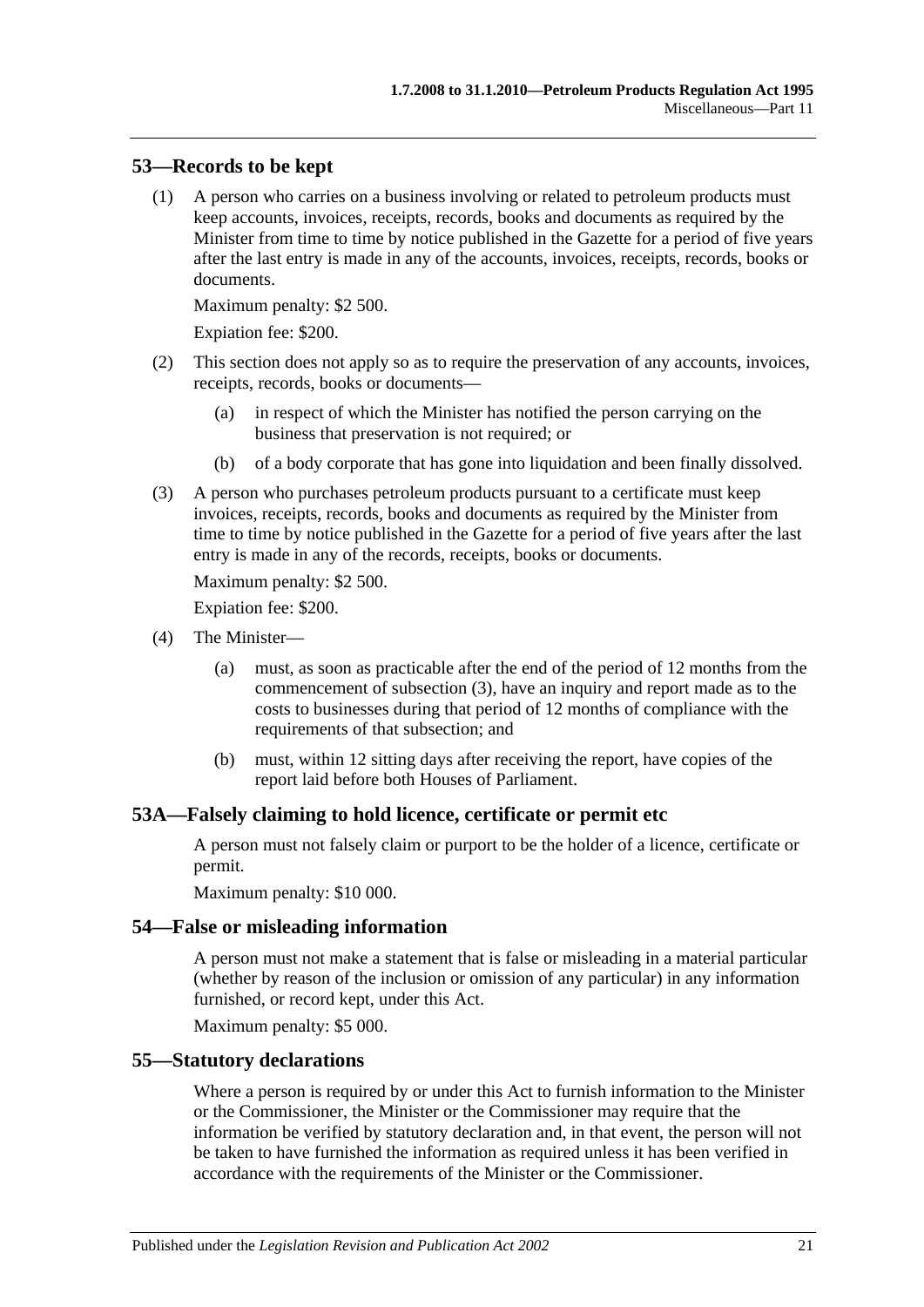#### <span id="page-21-0"></span>**56—Confidentiality**

(1) A person who is or has been engaged in the administration of this Act must not disclose any information obtained (whether by that person or some other person) under or in relation to the administration of this Act, except as permitted by this section.

Maximum penalty: \$10 000.

- (2) A person who is or has been engaged in the administration of this Act may disclose information obtained (whether by that person or some other person) under or in relation to the administration of this Act—
	- (a) as authorised by or under this Act; or
	- (b) with the consent of the person from whom the information was obtained or to whom the information relates; or
	- (c) in connection with the administration or enforcement of this Act or a corresponding law; or
	- (d) for the purpose of any legal proceedings arising out of the administration or enforcement of this Act or a corresponding law; or
	- (e) to the holder of a prescribed office or a prescribed body established under a law of this jurisdiction or another Australian jurisdiction; or
	- (f) as authorised under the regulations.
- (3) The Minister or the Commissioner may disclose information obtained under or in relation to the administration of this Act that does not directly or indirectly identify a particular licensee or any particular person to whom a regulatory or subsidy scheme under this Act applies.
- (4) A person other than a person who is or has been engaged in the administration of this Act must not disclose information that—
	- (a) has been obtained (whether properly or improperly and whether directly or indirectly) from another person who is or has been engaged in the administration of this Act; and
	- (b) the other person obtained under or in relation to the administration of this Act,

unless—

- (c) the disclosure is of a kind that a person who is or has been engaged in the administration of this Act would be permitted to make under this section; or
- (d) if the person is a prescribed office holder or body under a law of this jurisdiction or another Australian jurisdiction—the disclosure is made in connection with the performance of functions conferred or imposed on the person under a law of this jurisdiction or another Australian jurisdiction (including for the purposes of legal proceedings connected with the performance of such functions); or

(e) the disclosure is made with the consent of the Minister or the Commissioner. Maximum penalty: \$10 000.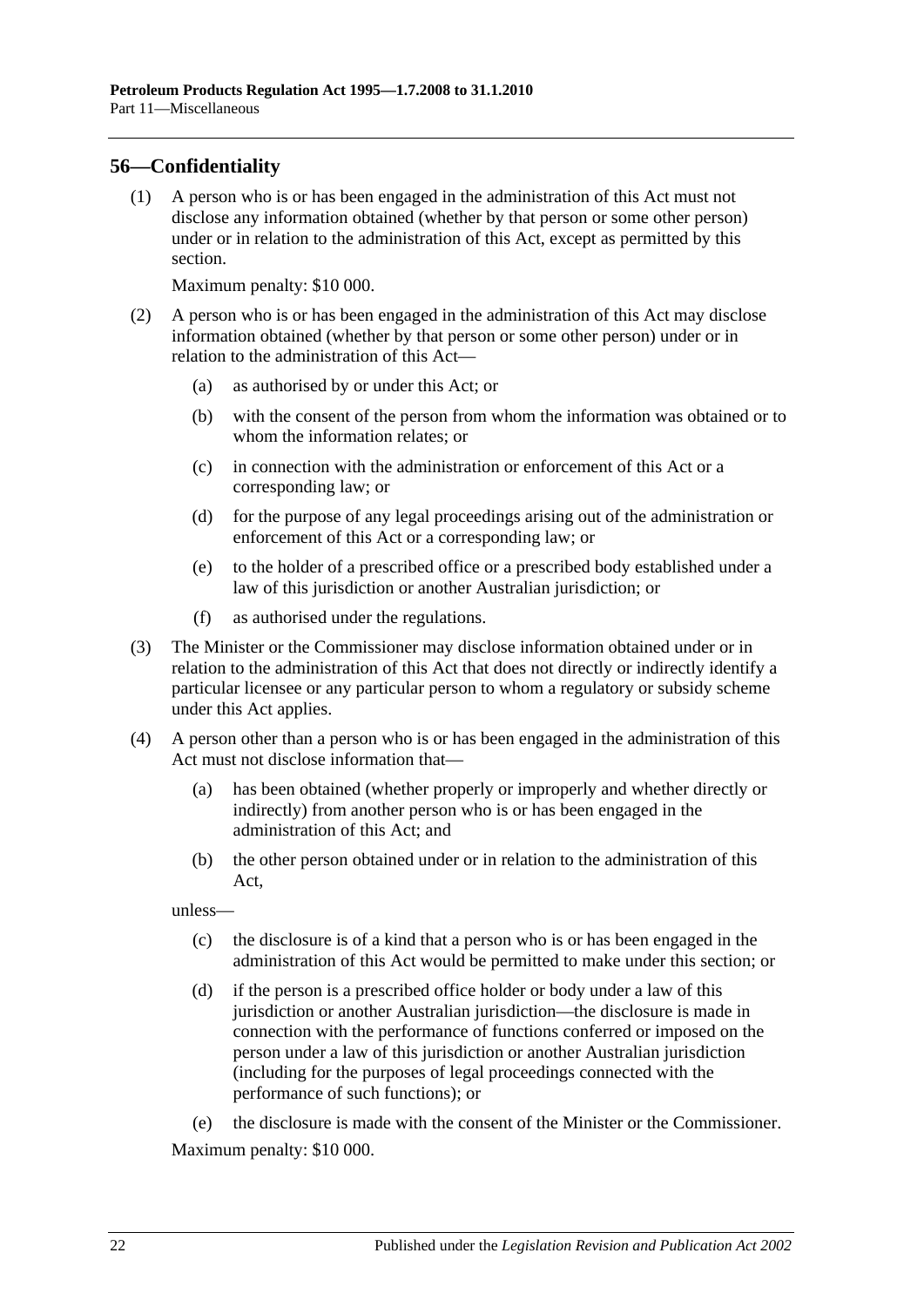(5) A court does not have power to require a disclosure of information contrary to this section.

#### <span id="page-22-0"></span>**57—General defence**

It is a defence to a charge of an offence against this Act if the defendant proves that the offence was not committed intentionally and did not result from any failure on the part of the defendant to take reasonable care to avoid the commission of the offence.

#### <span id="page-22-5"></span><span id="page-22-1"></span>**58—Immunity from personal liability**

- (1) No personal liability attaches to an authorised officer or any other person engaged in the administration of this Act for an honest act or omission in the exercise or discharge, or purported exercise or discharge, of a power, function or duty under this Act.
- (2) A liability that would, but for [subsection](#page-22-5) (1), lie against a person, lies instead against the Crown.

#### <span id="page-22-2"></span>**59—Offences by bodies corporate**

If a body corporate is guilty of an offence against this Act, each director of the body corporate is, subject to the general defence under this Part, guilty of an offence and liable to the same penalty as may be imposed for the principal offence.

#### <span id="page-22-3"></span>**60—Continuing offence**

- (1) A person convicted of an offence against a provision of this Act in respect of a continuing act or omission—
	- (a) is liable, in addition to the penalty otherwise applicable to the offence, to a penalty for each day during which the act or omission continued of not more than one-tenth of the maximum penalty prescribed for that offence; and
	- (b) is, if the act or omission continues after the conviction, guilty of a further offence against the provision and liable, in addition to the penalty otherwise applicable to the further offence, to a penalty for each day during which the act or omission continued after the conviction of not more than one-tenth of the maximum penalty prescribed for the offence.
- (2) If an offence consists of an omission to do something that is required to be done, the omission will be taken to continue for as long as the thing required to be done remains undone after the end of the period for compliance with the requirement.

#### <span id="page-22-4"></span>**61—Prosecutions**

- (1) Proceedings for an offence against this Act must be commenced—
	- (a) in the case of an expiable offence—within the time limits prescribed for expiable offences by the *[Summary Procedure Act](http://www.legislation.sa.gov.au/index.aspx?action=legref&type=act&legtitle=Summary%20Procedure%20Act%201921) 1921*;
	- (b) in any other case—within two years after the date on which the offence is alleged to have been committed or, with the authorisation of the Minister, at a later time within five years after that date.
- (2) A prosecution for an offence against this Act cannot be commenced except with the consent of the Minister.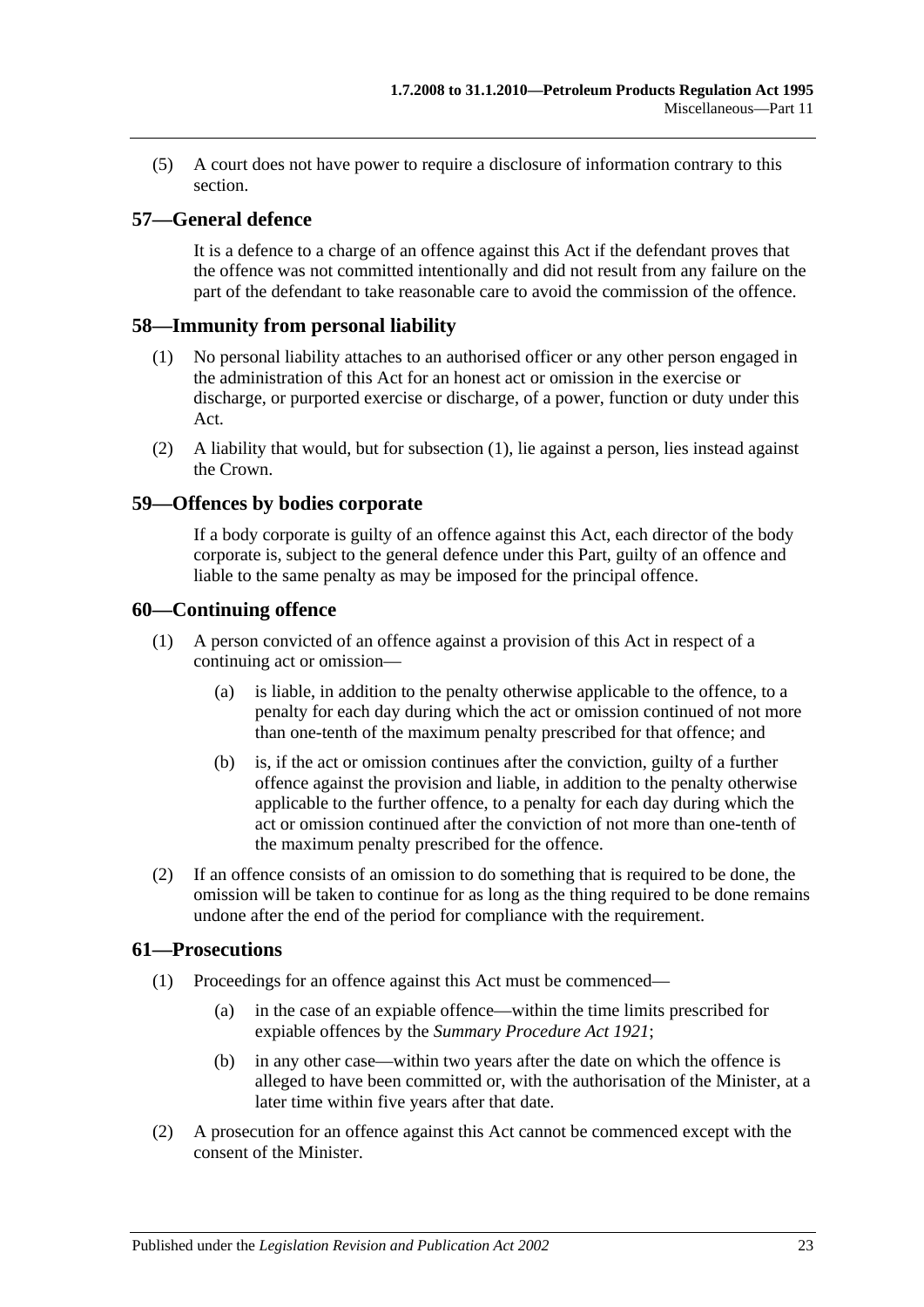(3) In any proceedings, an apparently genuine document purporting to be a certificate of the Minister, certifying authorisation of, or consent to, a prosecution for an offence against this Act will be accepted, in the absence of proof to the contrary, as proof of the authorisation or consent.

#### <span id="page-23-0"></span>**62—Evidence**

- (1) In any proceedings for an offence against this Act, an apparently genuine document purporting to be a certificate of the Minister certifying—
	- (a) that a person is an authorised officer or was an authorised officer at a specified date; or
	- (b) that a person was or was not the holder of a licence of a specified kind at a specified date; or
	- (c) that a person was or was not the holder of a permit at a specified date; or
	- (ca) that a person was or was not the holder of a certificate of a specified kind at a specified date; or
	- (d) that a specified period is or was a period of restriction or a rationing period; or
	- (e) that a specified substance—
		- (i) is or was a petroleum product of a specified kind; or
		- (ii) was, on a specified date, a rationed petroleum product,

constitutes proof of the matters so certified in the absence of proof to the contrary.

(2) The presence on any premises of a vending machine from which petroleum products may be obtained is to be taken to constitute conclusive evidence that the occupier of the premises has sold petroleum products by means of the machine unless a licensee is authorised by licence to sell petroleum products by means of the machine.

#### <span id="page-23-2"></span><span id="page-23-1"></span>**63—Service**

- (1) A notice, order or other document to be given to or served on a person under this Act may be given or served—
	- (a) by delivering it personally to the person or an agent of the person; or
	- (b) by leaving it for the person at the person's place of residence or business with someone apparently over the age of 16 years; or
	- (c) by posting it to the person or agent of the person at the person's or agent's last known place of residence or business.
- (2) Without limiting the effect of [subsection](#page-23-2) (1), a notice, order or other document required or authorised to be given to or served on a person may—
	- (a) if the person is the holder of a licence or a permit under this Act—given to or served on the person—
		- (i) by posting it to the person at the address last provided by the person for that purpose; or
		- (ii) by transmitting it to the person by facsimile transmission to the number last provided by the person for that purpose; or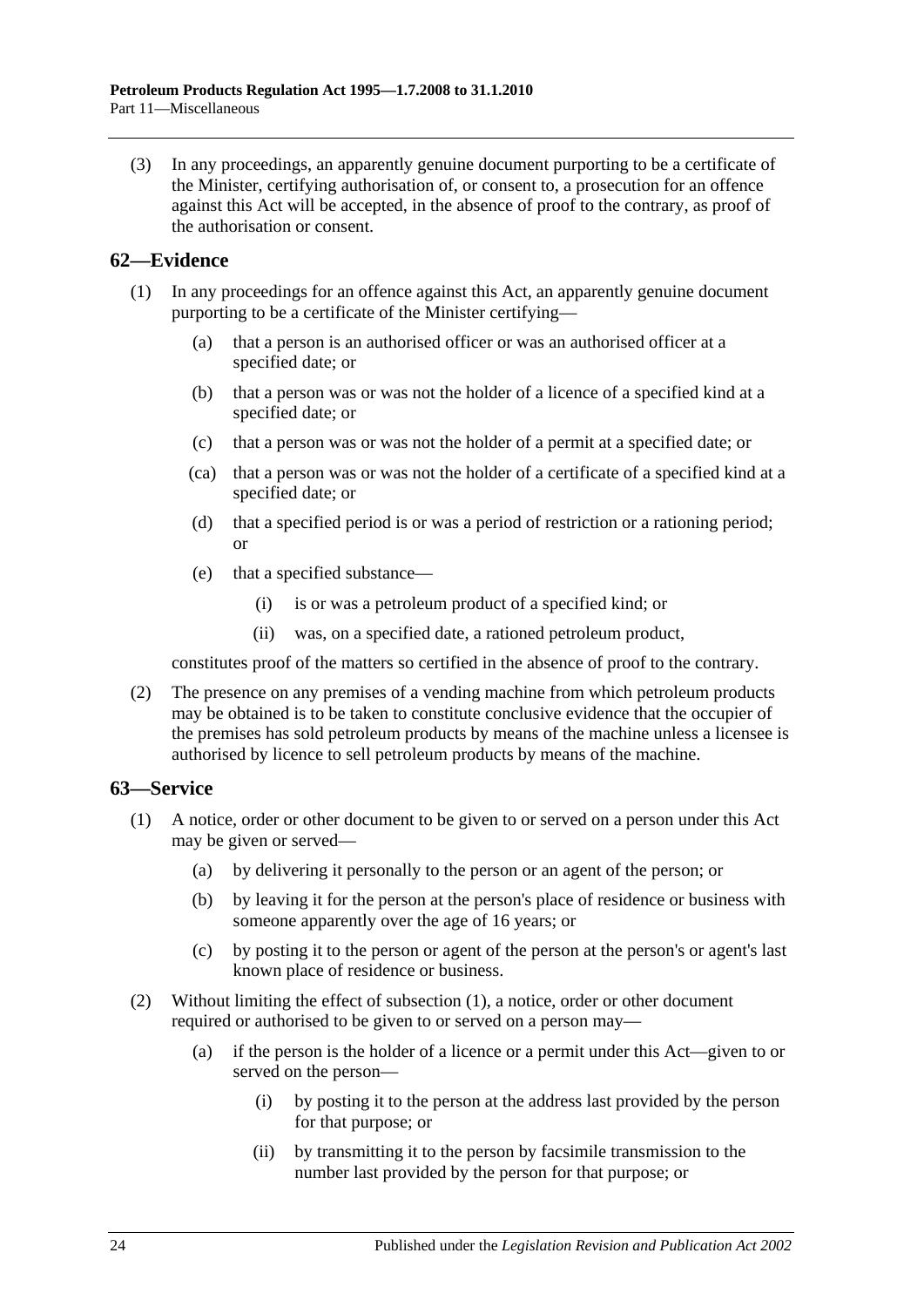(b) if the person is a company or registered body within the meaning of the *Corporations Act 2001* of the Commonwealth—be served on that company or registered body in accordance with section 109X or 601CX of that Act, as the case requires.

#### <span id="page-24-1"></span><span id="page-24-0"></span>**64—Regulations**

- (1) The Governor may make such regulations as are contemplated by, or necessary or expedient for the purposes of, this Act.
- (2) Without limiting the generality of [subsection](#page-24-1) (1), those regulations may—
	- (a) prescribe matters required or authorised to be prescribed under this Act;
	- (b) provide for and require the making of returns relating to dealings with petroleum products;
	- (c) provide for the keeping of records under this Act;
	- (d) fix fees (which may vary according to different factors) to be paid in respect of any matter under this Act and regulate the payment, recovery, waiver or reduction of such fees;
	- (e) impose a penalty not exceeding \$2 500 for a breach of a regulation.
- (2a) The Governor may make regulations authorising specified powers conferred by or under this Act to be exercised for the purposes of the administration or enforcement of a corresponding law.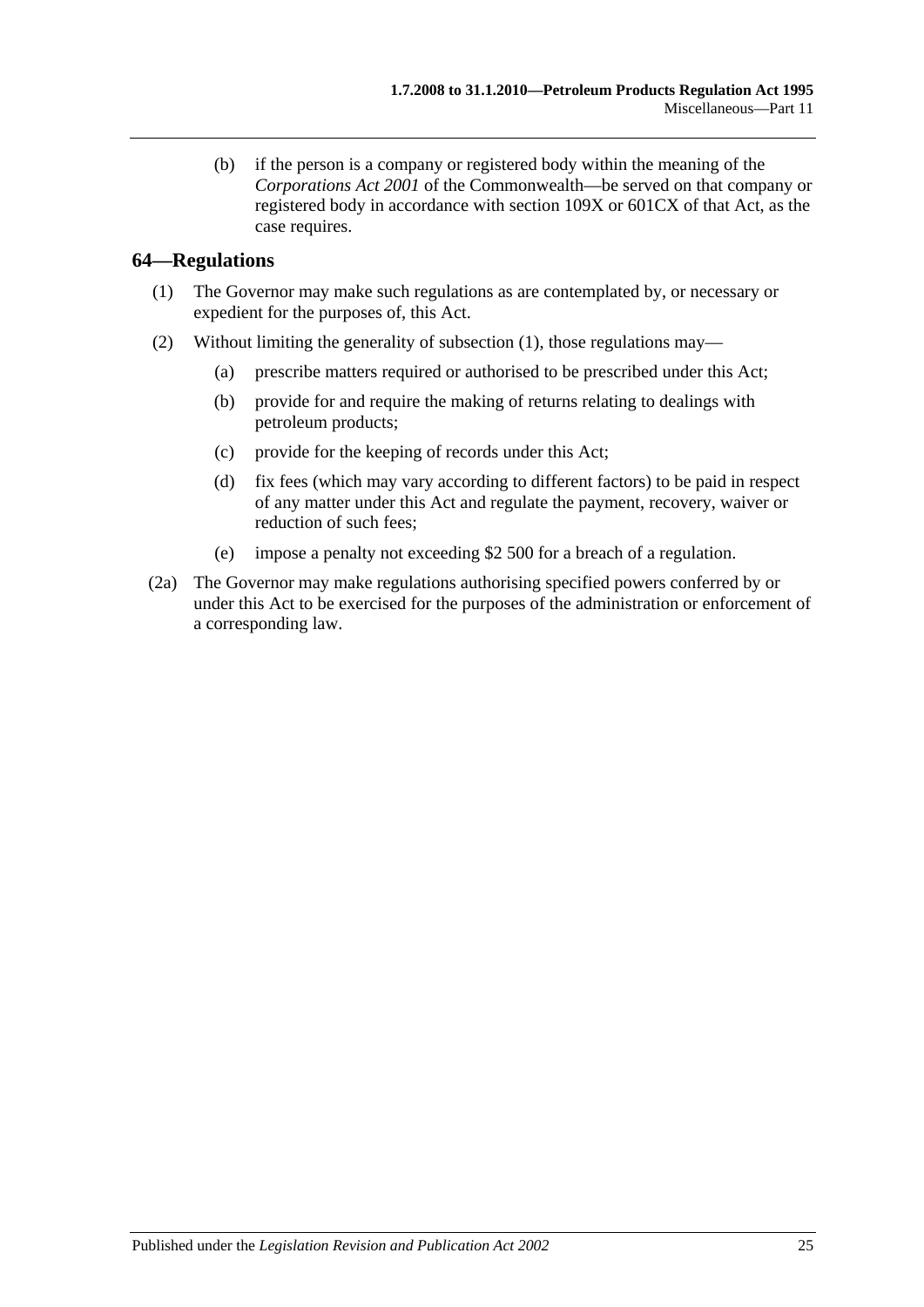## <span id="page-25-0"></span>**Legislative history**

#### **Notes**

- Amendments of this version that are uncommenced are not incorporated into the text.
- Please note—References in the legislation to other legislation or instruments or to titles of bodies or offices are not automatically updated as part of the program for the revision and publication of legislation and therefore may be obsolete.
- Earlier versions of this Act (historical versions) are listed at the end of the legislative history.
- For further information relating to the Act and subordinate legislation made under the Act see the Index of South Australian Statutes or www.legislation.sa.gov.au.

## **Legislation repealed by principal Act**

The *Petroleum Products Regulation Act 1995* repealed the following:

*Business Franchise (Petroleum Products) Act 1979 Motor Fuel Distribution Act 1973 Petroleum Shortages Act 1980*

## **Legislation amended by principal Act**

The *Petroleum Products Regulation Act 1995* amended the following: *Environment Protection Act 1993*

### **Principal Act and amendments**

| Year | N <sub>0</sub> | Title                                                                                      | Assent    | Commencement                                                                                                                                                                                                           |
|------|----------------|--------------------------------------------------------------------------------------------|-----------|------------------------------------------------------------------------------------------------------------------------------------------------------------------------------------------------------------------------|
| 1995 | 30             | <b>Petroleum Products Regulation</b><br>Act 1995                                           | 27.4.1995 | 1.7.1995 (Gazette 1.6.1995 p2529)                                                                                                                                                                                      |
| 1998 | 29             | <b>Petroleum Products Regulation</b><br>(Licence Fees and Subsidies)<br>Amendment Act 1998 | 16.4.1998 | 1.5.1998 (Gazette 23.4.1998 p1926)                                                                                                                                                                                     |
| 2000 | $\overline{4}$ | District Court (Administrative and<br>Disciplinary Division) Amendment<br>Act 2000         | 20.4.2000 | Sch 1 (cl 29)—1.6.2000 ( <i>Gazette</i><br>18.5.2000 p2554)                                                                                                                                                            |
| 2000 | 21             | National Tax Reform (State<br>Provisions) Act 2000                                         | 8.6.2000  | 8.6.2000                                                                                                                                                                                                               |
| 2001 | 23             | Statutes Amendment (Corporations)<br>Act 2001                                              | 14.6.2001 | Pt 27 (s $97$ )—15.7.2001 being the day on<br>which the Corporations Act 2001 of the<br>Commonwealth came into operation:<br>Commonwealth of Australia Gazette<br>No. S 285, 13 July 2001 (Gazette<br>21.6.2001 p2270) |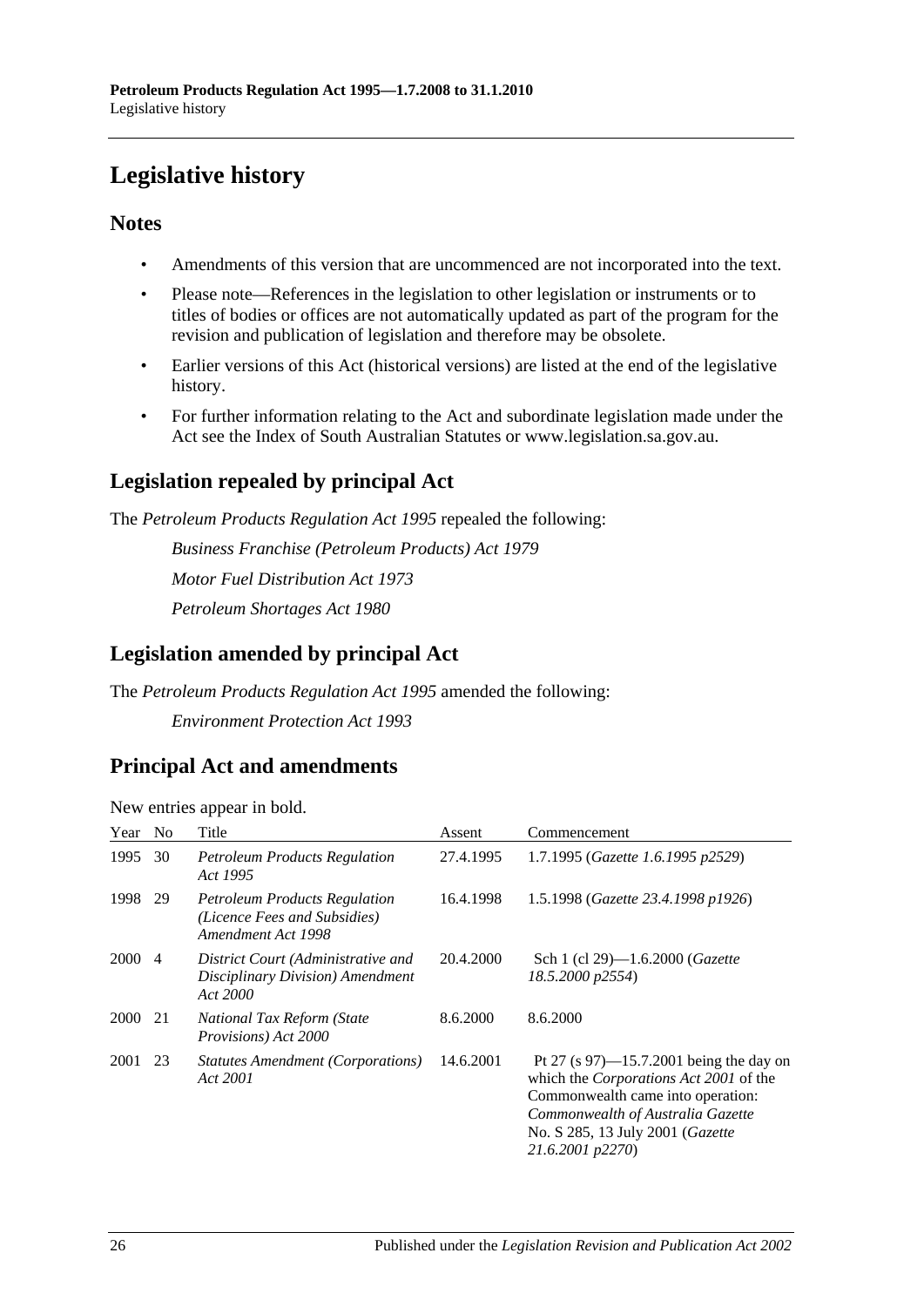| 2002 35 |     | <b>Statutes Amendment (Stamp Duties)</b><br>and Other Measures) Act 2002       | 28.11.2002 | Pt 5 (s 14)-28.11.2002: s 2(1)                                 |
|---------|-----|--------------------------------------------------------------------------------|------------|----------------------------------------------------------------|
| 2007    | 35  | <b>Statutes Amendment (Petroleum</b><br>Products) Act 2007                     | 20.9.2007  | Pt 3 (ss $5 - 21$ ) $-1.7.2008$ (Gazette<br>13.3.2008 p1006)   |
| 2009    | -84 | <b>Statutes Amendment (Public Sector</b><br>Consequential Amendments) Act 2009 | 10.12.2009 | Pt 111 (s $263$ )—1.2.2010 ( <i>Gazette</i><br>28.1.2010 p320) |

## **Provisions amended**

New entries appear in bold.

Entries that relate to provisions that have been deleted appear in italics.

| Provision                                      | How varied                                                            | Commencement |  |
|------------------------------------------------|-----------------------------------------------------------------------|--------------|--|
| Long title                                     | amended under Legislation Revision and<br><b>Publication Act 2002</b> |              |  |
|                                                | substituted by 35/2007 s 5                                            | 1.7.2008     |  |
| Pt1                                            |                                                                       |              |  |
| s <sub>2</sub>                                 | omitted under Legislation Revision and<br><b>Publication Act 2002</b> |              |  |
| s <sub>3</sub>                                 | deleted by 29/1998 s 3                                                | 1.5.1998     |  |
| s <sub>4</sub>                                 |                                                                       |              |  |
| s(4(1))                                        |                                                                       |              |  |
| annual licence                                 | deleted by $29/1998 s 4(a)$                                           | 1.5.1998     |  |
| bulk end user<br>certificate                   | inserted by $29/1998 s 4(b)$                                          | 1.5.1998     |  |
|                                                | deleted by $21/2000 s 14(a)$                                          | 8.6.2000     |  |
| certificate                                    | inserted by $29/1998 s 4(b)$                                          | 1.5.1998     |  |
|                                                | deleted by $21/2000 s 14(a)$                                          | 8.6.2000     |  |
| bulk end user<br>certificate or<br>certificate | inserted by $21/2000$ s $14(a)$                                       | 8.6.2000     |  |
| Commissioner                                   | amended by $29/1998$ s $4(c)$                                         | 1.5.1998     |  |
| Commonwealth<br>customs duty                   | inserted by $29/1998$ s $4(d)$                                        | 1.5.1998     |  |
| Commonwealth<br>excise duty                    | inserted by $29/1998$ s $4(d)$                                        | 1.5.1998     |  |
| condition                                      | amended by $29/1998$ s $4(e)$                                         | 1.5.1998     |  |
| <b>Consumer Price</b><br><i>Index</i>          | deleted by $29/1998 s 4(f)$                                           | 1.5.1998     |  |
| conveyance                                     | deleted by $35/2007 s$ 6                                              | 1.7.2008     |  |
|                                                | corresponding law inserted by $29/1998$ s $4(g)$                      | 1.5.1998     |  |
|                                                | dangerous situationdeleted by 35/2007 s 6                             | 1.7.2008     |  |
| development<br>authorisation                   | deleted by 35/2007 s 6                                                | 1.7.2008     |  |
| eligible petroleum<br>products                 | inserted by $29/1998$ s $4(h)$                                        | 1.5.1998     |  |
| Environment<br><b>Protection Fund</b>          | deleted by $29/1998 s 4(i)$                                           | 1.5.1998     |  |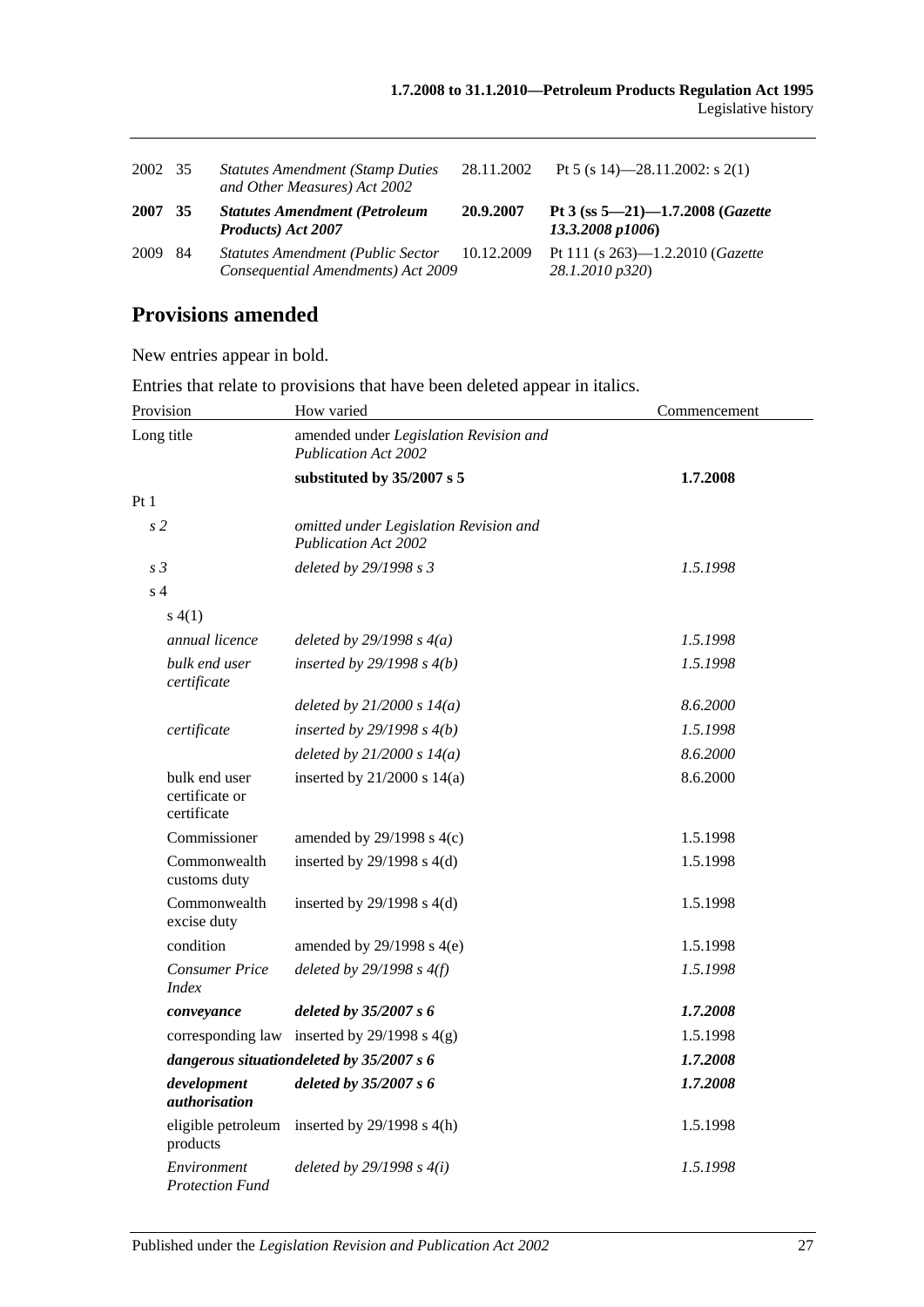| <b>Highways Fund</b>                  | deleted by $29/1998 s 4(i)$                     | 1.5.1998 |
|---------------------------------------|-------------------------------------------------|----------|
| industrial pump                       | deleted by $35/2007 s 6$                        | 1.7.2008 |
| licence                               | amended by $29/1998$ s $4(j)$                   | 1.5.1998 |
|                                       | member of a group deleted by $29/1998 s 4(k)$   | 1.5.1998 |
| monthly licence                       | deleted by $29/1998 s 4(k)$                     | 1.5.1998 |
| user certificate                      | off-road diesel fuel inserted by 29/1998 s 4(l) | 1.5.1998 |
|                                       | deleted by $21/2000 s 14(b)$                    | 8.6.2000 |
| plant                                 | deleted by 35/2007 s 6                          | 1.7.2008 |
| prescribed retail<br>sale             | deleted by 35/2007 s 6                          | 1.7.2008 |
| relevant period                       | deleted by $29/1998 s 4(m)$                     | 1.5.1998 |
| retail licence                        | inserted by $29/1998$ s $4(m)$                  | 1.5.1998 |
| <b>Retail Outlets</b><br><b>Board</b> | deleted by 35/2007 s 6                          | 1.7.2008 |
| retail sale                           | amended by $29/1998$ s $4(n)$                   | 1.5.1998 |
| voting share                          | deleted by $29/1998 s 4(o)$                     | 1.5.1998 |
| wholesale                             | inserted by $29/1998$ s $4(0)$                  | 1.5.1998 |
| wholesale licence                     | inserted by $29/1998$ s $4(0)$                  | 1.5.1998 |
| s(4(2)                                | substituted by $29/1998$ s $4(p)$               | 1.5.1998 |
| ss 4A and 4B                          | inserted by 29/1998 s 5                         | 1.5.1998 |
| $s \, 4C$                             | inserted by 29/1998 s 5                         | 1.5.1998 |
|                                       | deleted by 21/2000 s 15                         | 8.6.2000 |
| $s$ 4D                                | inserted by 29/1998 s 5                         | 1.5.1998 |
| s <sub>7</sub>                        |                                                 |          |
| $s \, 7(2)$                           | deleted by 35/2007 s 7                          | 1.7.2008 |
| Pt 2                                  |                                                 |          |
| Pt 2 Div 1                            | heading deleted by 29/1998 s 6                  | 1.5.1998 |
| s 8 before substitution<br>by 35/2007 |                                                 |          |
| $s \, \delta(1)$                      | amended by $29/1998 s 7(a)$                     | 1.5.1998 |
| $s \, \delta(la)$                     | inserted by $29/1998 s 7(b)$                    | 1.5.1998 |
| $s \, 8(2)$                           | deleted by $29/1998 s 7(c)$                     | 1.5.1998 |
| s <sub>8</sub>                        | substituted by 35/2007 s 8                      | 1.7.2008 |
| s 9                                   |                                                 |          |
| $s \, 9(2)$                           | deleted by $29/1998 s 8(a)$                     | 1.5.1998 |
| $s \, 9(3)$                           | amended by 29/1998 s 8(b)                       | 1.5.1998 |
| $s\,9(4)$ and (5)                     | deleted by $29/1998 s 8(c)$                     | 1.5.1998 |
| s 10                                  |                                                 |          |
| $s$ $10(1)$                           | deleted by $29/1998 s 9(a)$                     | 1.5.1998 |
| 10(2)                                 | amended by 29/1998 s 9(b)                       | 1.5.1998 |
|                                       | substituted by 35/2007 s 9                      | 1.7.2008 |
| 10(4)                                 | amended by 29/1998 s 9(c)                       | 1.5.1998 |
| s 10(5)                               | inserted by $29/1998$ s $9(d)$                  | 1.5.1998 |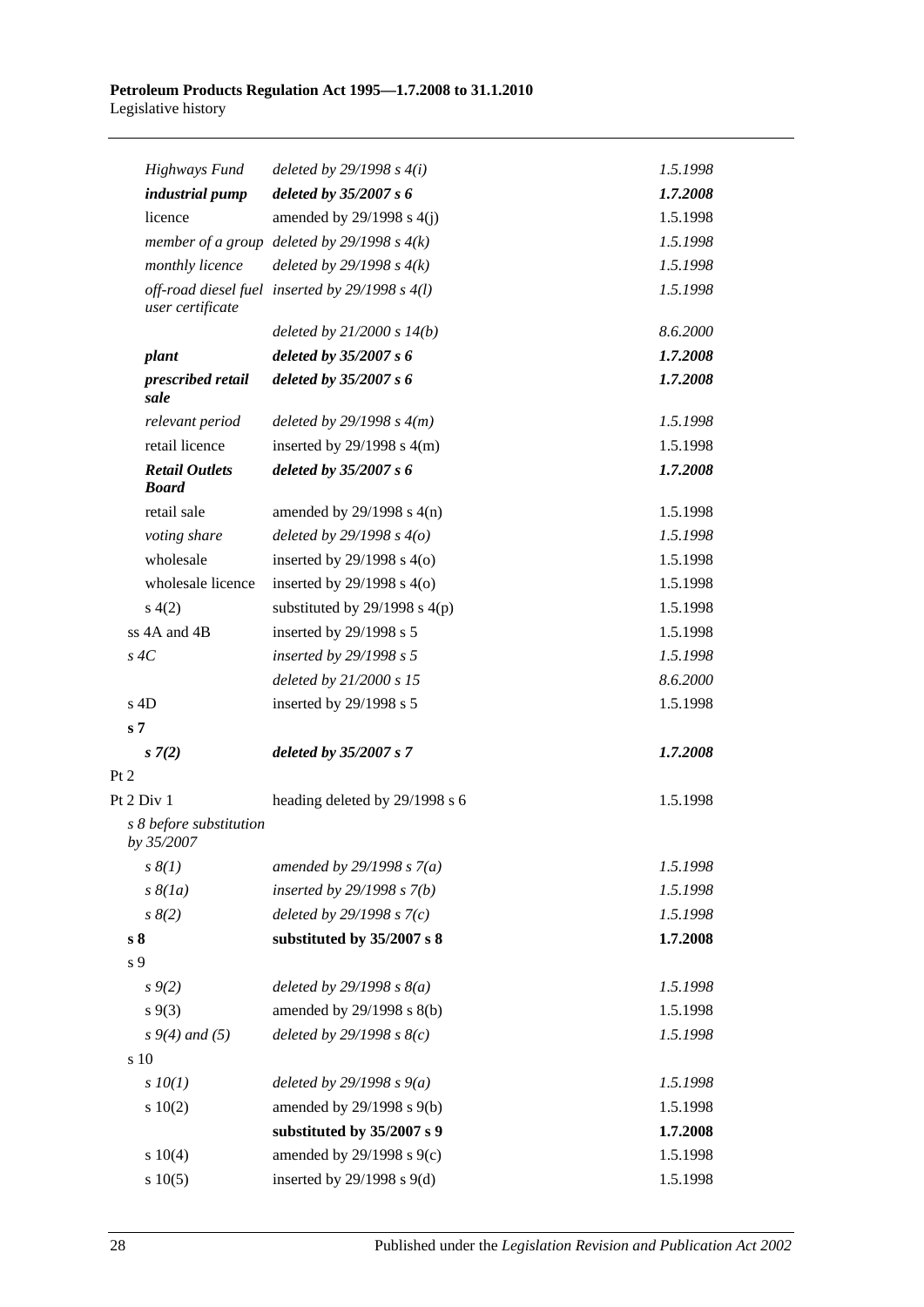| s 11                 |                                        |          |
|----------------------|----------------------------------------|----------|
| s 11(2)              | amended by 29/1998 s 10                | 1.5.1998 |
|                      | (a)-(e) deleted by $35/2007$ s $10(1)$ | 1.7.2008 |
|                      | amended by 35/2007 s 10(2)             | 1.7.2008 |
| $s \, I \, I \, (3)$ | deleted by $35/2007 s 10(3)$           | 1.7.2008 |
| s <sub>12</sub>      |                                        |          |
| s 12(2)              | amended by 35/2007 s 11                | 1.7.2008 |
| s 13                 |                                        |          |
| s 13(3)              | inserted by 29/1998 s 11               | 1.5.1998 |
| $ss 14 - 16$         | deleted by 35/2007 s 12                | 1.7.2008 |
| s <sub>17</sub>      | amended by 35/2007 s 13                | 1.7.2008 |
| s 19                 | deleted by 35/2007 s 14                | 1.7.2008 |
| Pt 2 Div 2           | deleted by 29/1998 s 12                | 1.5.1998 |
| Pt 2A                | inserted by 29/1998 s 13               | 1.5.1998 |
| s 20                 |                                        |          |
| $s \ 20(3)$          | substituted by $21/2000$ s $16(a)$     | 8.6.2000 |
| $s\,20(5)$           | deleted by $21/2000 s 16(b)$           | 8.6.2000 |
| $s\,20(7)$           | deleted by $21/2000 s 16(c)$           | 8.6.2000 |
| $s\,20(8)$           | substituted by $21/2000$ s $16(d)$     | 8.6.2000 |
| $s\,20(10)$          | deleted by $21/2000 s 16(e)$           | 8.6.2000 |
| s <sub>23</sub>      |                                        |          |
| $s\,23(7)$           | deleted by $21/2000 s 17(a)$           | 8.6.2000 |
| $s\,23(12)$          | deleted by $21/2000 s 17(b)$           | 8.6.2000 |
| $ss$ 23B and 23C     | deleted by 21/2000 s 18                | 8.6.2000 |
| s 23F                |                                        |          |
| $s \, 23F(1)$        | amended by 21/2000 s 19                | 8.6.2000 |
| s 23I                |                                        |          |
| $s \, 23I(1)$        | substituted by 21/2000 s 20            | 8.6.2000 |
| Pt3                  | deleted by 35/2007 s 15                | 1.7.2008 |
| Pt4                  | deleted by 35/2007 s 15                | 1.7.2008 |
| Pt 5                 |                                        |          |
| s <sub>34</sub>      |                                        |          |
| $s \, 34(2)$         | substituted by 35/2007 s 16            | 1.7.2008 |
| s 35                 |                                        |          |
| $s \, 35(1)$         | substituted by $29/1998$ s $14(a)$     | 1.5.1998 |
| $s \; 35(3)$         | amended by 29/1998 s 14(b)             | 1.5.1998 |
| $Pt\,6$              | deleted by 35/2007 s 17                | 1.7.2008 |
| Pt 7                 | deleted by 35/2007 s 17                | 1.7.2008 |
| Pt 8                 |                                        |          |
| s 42                 |                                        |          |
| $s\ 42(4)$           | amended by 29/1998 s 15                | 1.5.1998 |
| s 44                 |                                        |          |
| $s\,44(1)$           | amended by 29/1998 s 16                | 1.5.1998 |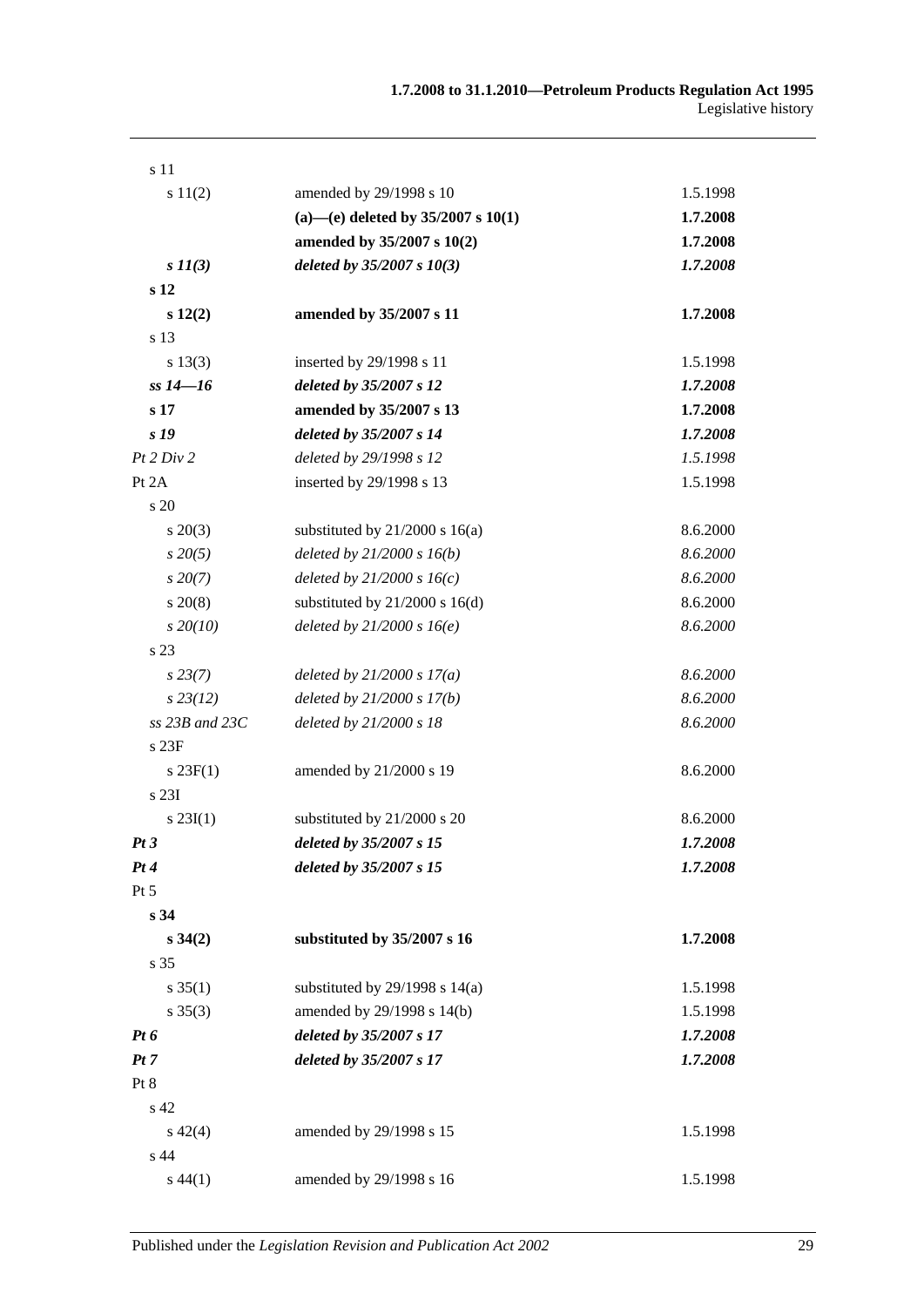|                                     | $(c)$ , (h), (i) deleted by 35/2007 s 18(1)     | 1.7.2008   |
|-------------------------------------|-------------------------------------------------|------------|
| $s\,44(4)$                          | amended by 35/2007 s 18(2)                      | 1.7.2008   |
| Pt 9                                |                                                 |            |
| s 47                                |                                                 |            |
| $s\,47(1)$                          | amended by 29/1998 s $17(a)$ —(c)               | 1.5.1998   |
|                                     | (f) deleted by $35/2007$ s $19(1)$              | 1.7.2008   |
| $s\,47(2)$                          | deleted by $4/2000 s 9(1)$ (Sch 1 cl 29(a))     | 1.6.2000   |
| $s\,47(3)$                          | amended by 29/1998 s 17(d), (e)                 | 1.5.1998   |
| $s\,47(4)$                          | amended by 29/1998 s 17(f)                      | 1.5.1998   |
| $s\,47(5)$                          | amended by $29/1998$ s $17(g)$ , (h)            | 1.5.1998   |
|                                     | (c) deleted by $35/2007$ s $19(2)$              | 1.7.2008   |
| $s\,47(6)$                          | deleted by $4/2000 s 9(1)$ (Sch 1 cl 29(b))     | 1.6.2000   |
| $s\,47(7)$                          | substituted by $29/1998$ s 17(i)                | 1.5.1998   |
|                                     | (e) deleted by 35/2007 s 19(3)                  | 1.7.2008   |
| $s\,47(8)$                          | substituted by $4/2000 s$ 9(1) (Sch 1 cl 29(c)) | 1.6.2000   |
|                                     | deleted by $35/2007 s 19(4)$                    | 1.7.2008   |
| $s\,47(9)$                          | deleted by $4/2000 s 9(1)$ (Sch 1 cl 29(d))     | 1.6.2000   |
| $s\,47(10)$                         | deleted by $4/2000 s 9(1)$ (Sch 1 cl 29(e))     | 1.6.2000   |
| $s\,47(11)$                         | deleted by $4/2000 s 9(1)$ (Sch 1 cl 29(f))     | 1.6.2000   |
| <i>Pt 10</i>                        | deleted by 29/1998 s 18                         | 1.5.1998   |
| Pt 11                               |                                                 |            |
| s <sub>50</sub>                     |                                                 |            |
| s 50(1)                             | substituted by 29/1998 s 19                     | 1.5.1998   |
|                                     | amended by 21/2000 s 21                         | 8.6.2000   |
| s <sub>52</sub>                     | substituted by 29/1998 s 20                     | 1.5.1998   |
| s 53                                |                                                 |            |
| $s 53(1)$ and (2)                   | amended by $29/1998$ s $21(a)$                  | 1.5.1998   |
| $s 53(3)$ and (4)                   | inserted by 29/1998 s 21(b)                     | 1.5.1998   |
| s 53A                               | inserted by 29/1998 s 22                        | 1.5.1998   |
| s 56                                | amended by 29/1998 s 23                         | 1.5.1998   |
|                                     | substituted by 35/2002 s 14                     | 28.11.2002 |
| s 61                                |                                                 |            |
| $s \, 61(1)$                        | substituted by 29/1998 s 24                     | 1.5.1998   |
| s 62                                | amended by 29/1998 s 25                         | 1.5.1998   |
| s 63                                |                                                 |            |
| s 63(2)                             | amended by 23/2001 s 97                         | 15.7.2001  |
| s 64                                |                                                 |            |
| $s \, 64(2a)$                       | inserted by 29/1998 s 26                        | 1.5.1998   |
| $s\,64(3)$ and (4)                  | deleted by 35/2007 s 20                         | 1.7.2008   |
| Sch 1 before deletion by<br>35/2007 |                                                 |            |
| $cl$ 3                              |                                                 |            |
| cl 3(1)                             | amended by 29/1998 s 27                         | 1.5.1998   |